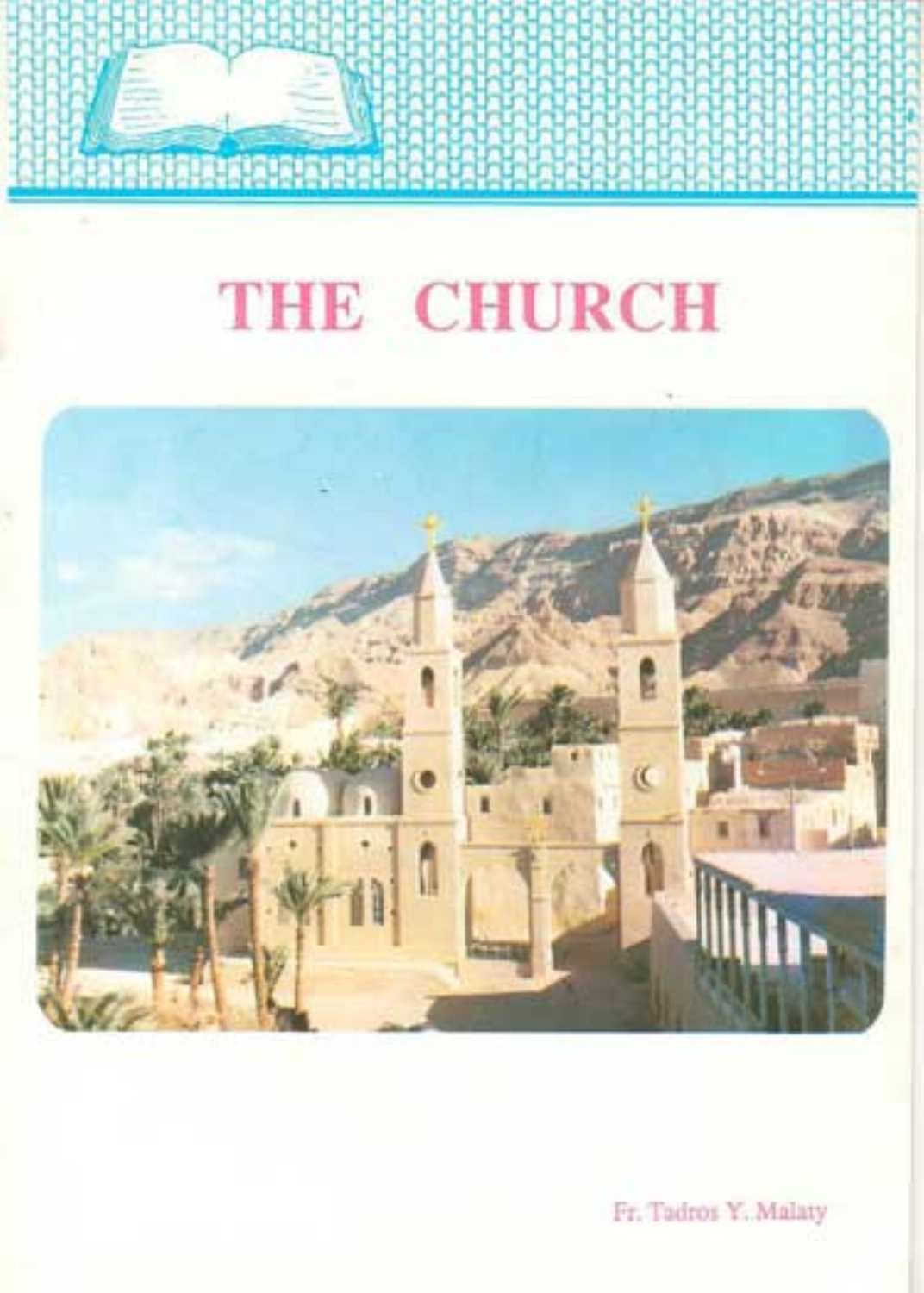Our faith in God is not just believing in Him as the Supreme Being who rules the Universe but it is a daily experience of our close relationship with Him. He is the "God of men" who is involved in our salvation. Through His infinite love He sent His eternal word to give His life on behalf of men. On the other hand, believers who taste this divine love desire to meet this love with love, as children of God accept God's fatherhood, longing for the eternal dwelling in His glorious bosom. The Church is the spiritual body wherein this mutual love between God and man is declared and practiced. In fact, the church is not a social institution, but it represent "life in Christ "or "communion with the Father in the Son by the Holy Spirit ", or enjoyment of the Grace of God.

## **THE NATURE OF THE CHURCH**

The Church is a subject that stands at the very heart of the Bible, for she is the object of the redemption which the Bible proclaims[1](#page-1-0). God purchased her at the cost of Christ's blood (Acts 20: 28). Understanding the church means understanding the relationship between God and His most beloved creature on earth, i.e., man; the divine plan of salvation, God's fatherhood, the kingdom of Christ, the work of the Holy Spirit, the methods of grace , the meaning of the history of mankind, the destiny of men ...It is through the church that God makes known His redeeming wisdom even to the heavenly host (Eph.3:10).

This deep spiritual view toward the church is declared by the Holy Bible, especially in St. Paul's epistle to the Ephesians. The Alexandrians who enjoyed the membership of an apostolic and well organized church adopted this spiritual concept. According to them, the Church is not a human organization, but a divine fellowship of repented sinners who trust in the savior and enjoy

<span id="page-1-0"></span><sup>&</sup>lt;sup>1</sup>Carl F. Henery: Basic Doctrines, 1980, P.241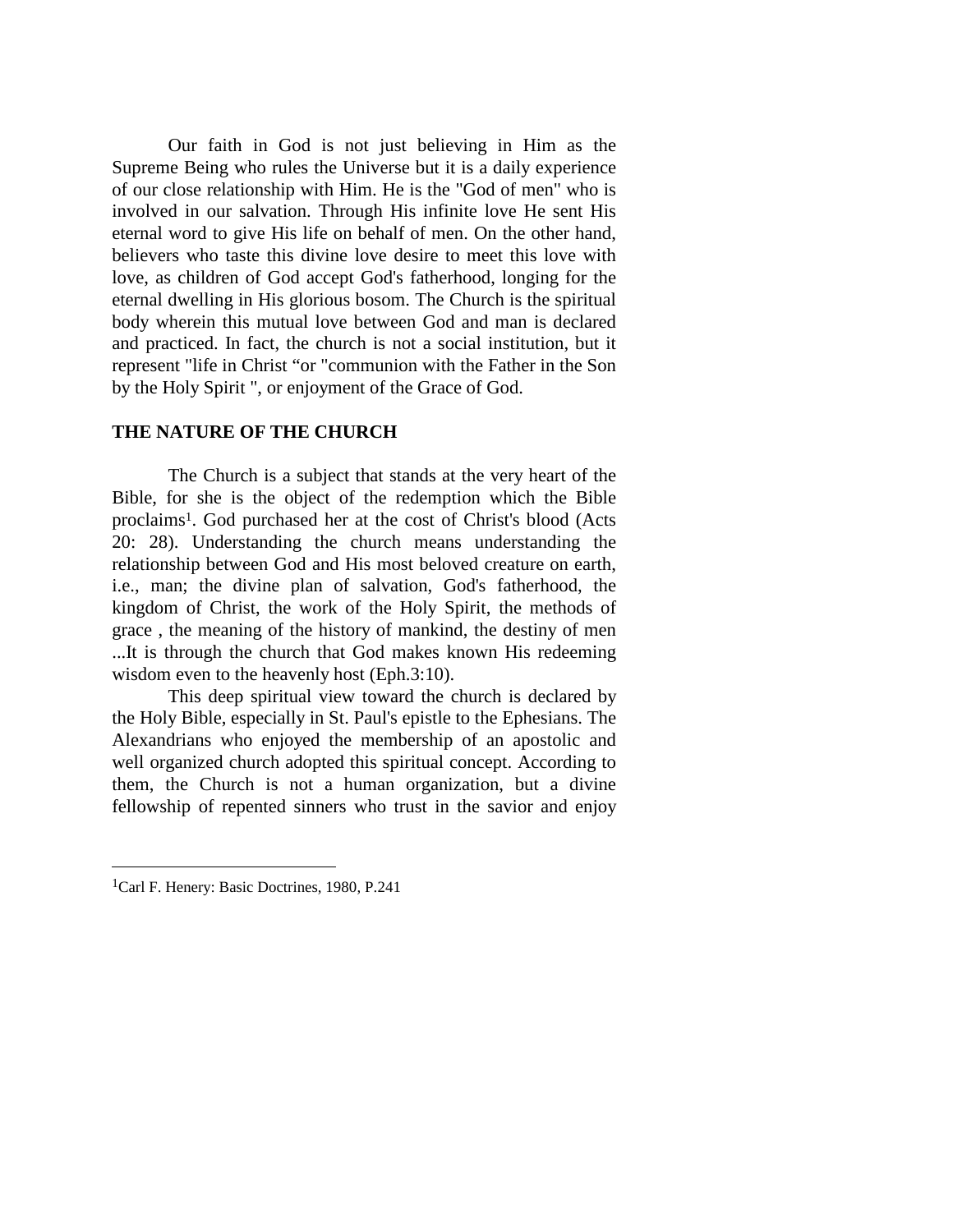unity with Him and also unity with each other in Him, through the Holy Spirit.

Alexandria adopted this concept, for many reasons: a. Throughout almost twenty Centuries the Church of Alexandria had been isolated from politics and had no civil authority, for Egypt was ruled by Rome and constantinople until the conquest of Arabs. The Egyptian clergymen found no room in the courts of the rules; however, this did not mean that they struggled for achieving any means of authority, nor that they desired it. Instead they were involved in taking care of the people, and creating good relations with the ruler, but not on the account of the "Faith".

St. Athanasius mentioned to the letter of Hosius, Bishop Cordova, addressed to the Emperor of Constantius, wherein he wrote:

[Be afraid of the day of judgment, and keep yourself pure thereunto. Intrude not yourself into ecclesiastical matters, neither give commands unto us concerning them; but learn them from us. God has put into your hands the kingdom; to us He has entrusted the affairs of His Church; and as he who would steal the empire from you would resist the ordinance of God, so likewise fear on your part lest by taking upon yourself the government of the Church, you become guilty of a great offense. It is written : "Render unto Caesar the things that are Caesar's and unto God the things that are God's " Matt. 22:21.

Neither therefore is it permitted unto us to exercise an earthly rule, nor have you sire, any authority to burn incense. These things I write unto you out of a concern for your salvation. With regard to the subject of your letters, this is my determination: I will not unit myself to the Ariansl I anathematize their heresy. Neither will I subscribe against Anthanasius, whom both we and the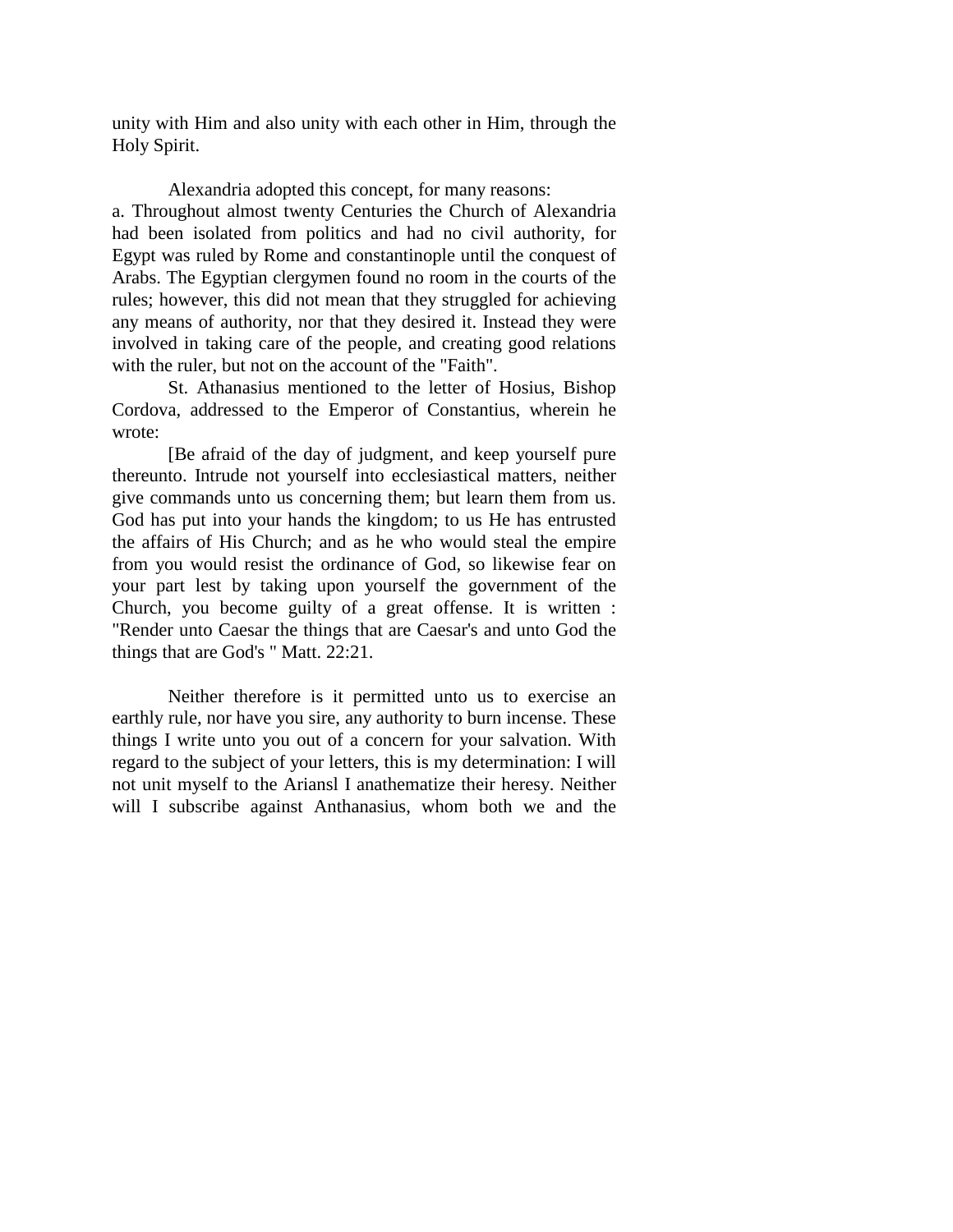Church of the Romans and the whole Council pronounced to be guiltless Emperor, <sup>2</sup>].

St. Athanasius also said: [ The Fathers never thought the consent of the Emperor thereto, nor the Emperor busy himself with the affairs of the Church..[3](#page-3-1)].

b. The Alexandrians' view of knowledge (gnosis) as a divine gift constantly granted by the Father through His Son to the spiritual believers, that they may enjoy His divine mysteries, attracted even the clergymen towards practicing contemplation, studying the Holy Bible, worshipping etc...and not towards involvement in church administration.

c. Even before the appearance of the monastic movement in Egypt, the Copts clergymen and laymen practiced ascetic life. Their minds and hearts were more often lifted Of the heavenly kingdom than to the church administration. As I have said before; it is worthy to note that while the whole church administration. As I have said before; it is worthy to note that while the whole church in the fourth century was in danger of secularization, for Christianity had been adopted as the State religion and the Emperor's palace was opened widely to the clergymen, the Egyptian Church attracted the whole church towards the desert, i.e. towards inner life, to practise heavenly life, despising every earthly glory[4](#page-3-2).

J.N.D.Kelly says : [Meanwhile at Alexandria, as we might expect, while the visible Church received its need of recognition, the real focus of interest tended to be the invisible Church of the true Gnostic; the treatment accorded to the early hierarchy was generally perfunctory[5](#page-3-3).]

<span id="page-3-1"></span><span id="page-3-0"></span><sup>2</sup>Historia Arianorum 44.

<span id="page-3-2"></span><sup>3</sup>Ibid 52

<span id="page-3-3"></span><sup>4</sup>Fr. Malaty: The Coptic Orthodox Church as an Ascetic church, 1986, p.4. 5Early Christian Doctrines, 1978, p. 201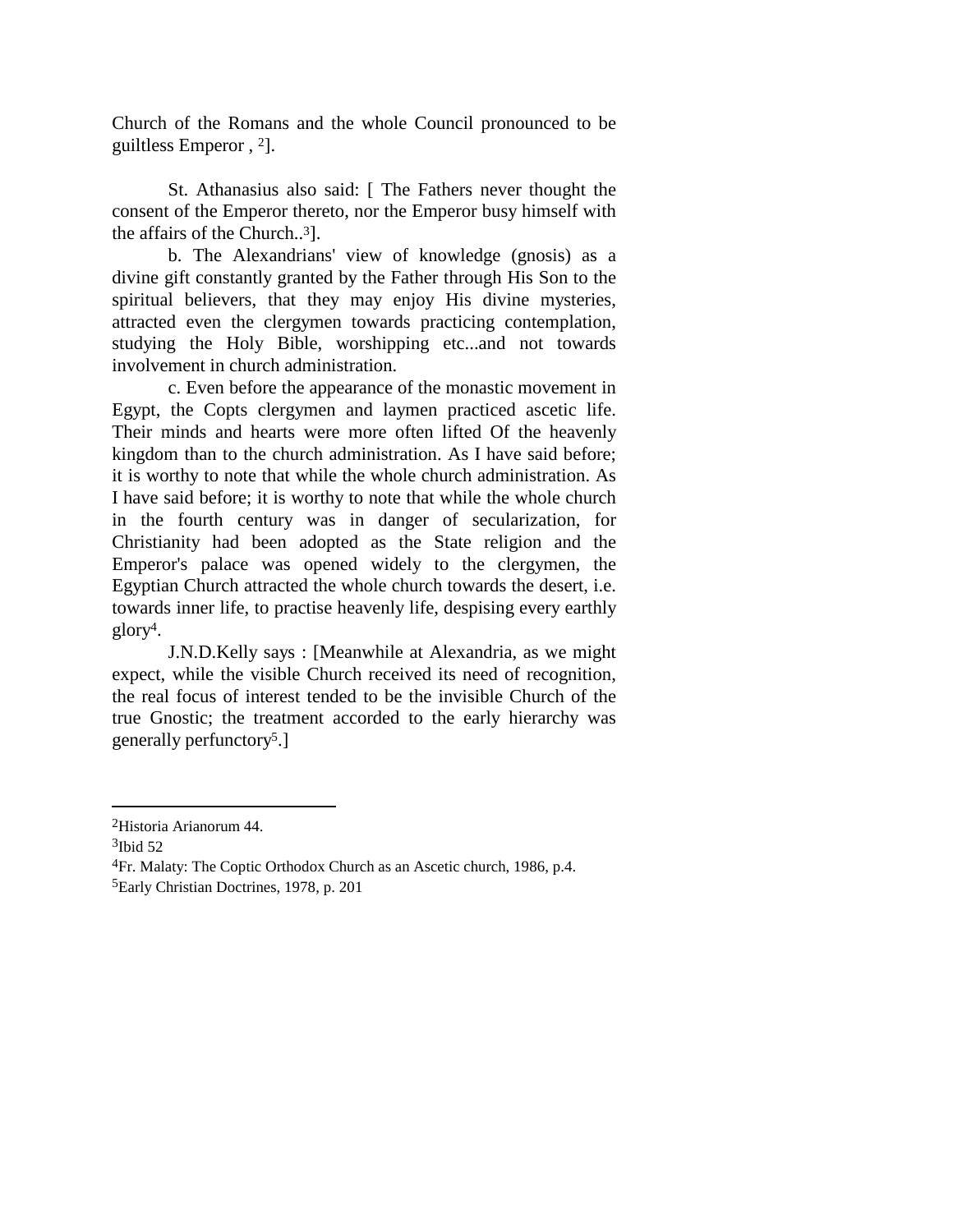## **1. COVENANT PEOPLE OF GOD**

The basis of Church life in the Old and New Testaments is the covenant which God makes with men, saying : " For I will ..confirm My covenant with you ... I will set My tabernacle among you, and My soul shall not abhor you. I will walk among you and be your God, and you shall be my people " Lev.26 : 9-12. This is God's desire that He dwells among His children as His own portion, that they may also accept Him as their own portion (Ps.142:5).

Covenants were known early among ancient tribes and between individuals to create something like a blood tie which did not naturally exist. Their aim was to put an end to fear of any attack by tribes or individuals near by. Often these covenants had three elements: Oaths were sworn as a sign that gods were witnesses to the covenant; shedding of the blood of animals as a symbol of the slaughter of the perjurer or as a symbol of purifying the two parties; setting up a dinner to share a common meal, i.e., the two parties shared the same food which is the source of life, therefore, they led one life or became onefamil[y](#page-4-0)6.

The Old Testament Church looked at Abraham as the father (Patriarch) of the all believers (Gen. 17:4), for he was the first man that enjoyed a covenant with God on behalf of all the people (Gen.17) . His offspring's became the church of God, i.e., the covenant people of God. The New Testament Church which also has Abraham as her father (Rom.4:11,16) , enjoys the true covenant with God in Christ. St. Paul pictured the church as a single olive tree, from which some natural (Israelite) branches had been broken off through unbelief, to be replaced by some wild (Gentile ) branches (Rome. 11:16-24) . These new branches became "Abraham's seed "and the new "Israel of God" Gal.3:29; Rome. 4:11-18; Gal.6:16: Now, the pious men of the Old Testament who accepted the divine covenant joyfully looked at its fulfillment by Mescal (zech.9: 9-12). This has been realized by the

<span id="page-4-0"></span><sup>6</sup>Fr. Malaty: Christ in the Eucharist, 1986, p.26-32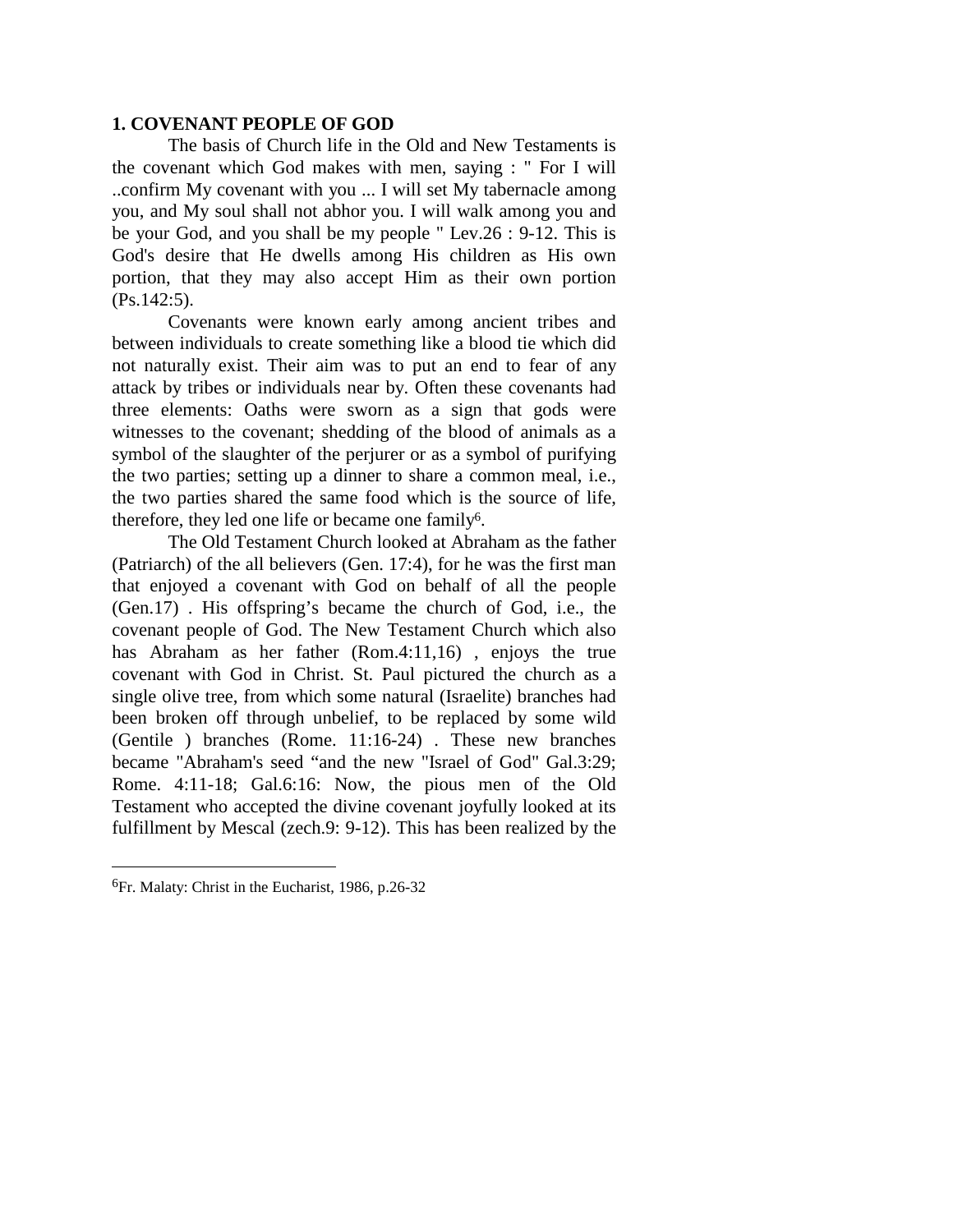Incarnate Son of God, who asks us: "Drink of it all, for this is My Blood of the covenant, which is poured out for many, for the forgiveness of sins." Matt.26:28; Luke 22:20;1 Cor. 11:25.

The new covenant which is eternal has the same three above mentioned elements:

a. Instead of swearing an God's presence among His people. Today, the Incarnate Son of God Himself and not a symbol is dwelling among His people not only as a witness but as the Unique testimony was established as a symbol of God's presence among His people. Today, the Incarnate Son of God Himself and not a symbol is dwelling among His people not only as a Witness but as the Unique Mediator between the Father and men. In Him we are united to the Father, and find a place in His Bosom, and become worthy to inherit His glory. We have become members of Christ's Body, have trust and hope in Him to enjoy the Holy Trinity as ours. b. Instead of shedding animal blood that perishes, the Incarnate Son of God offered His Sacrificial Blood, that has the power to raise the dead and grant us eternal life. Christ's Blood is ever effective, present on the altar as a source of sanctification.

c. Instead of a temporal meal, our Lord offers His Body and Blood as the heavenly Bread that satisfies our spirits, souls, hearts, minds etc. He presents to His covenant people His life giving banquet .

We can say that the New Testament Church , as a "covenant people of God", is in fact a continuation of the Old Testament one, but in a higher and newer level, so that echoing Exodus 19:5f, Hosea 2: 23 ,St. Peter describes her in thorough going Old Testament fashion , as " a chosen generation, a royal priesthood, a holy nation ,His own people" 1 Pet.2:9. Our Church is ancient , has its roots in the Old Testament, and at the same time is new for it has accepted its newness in Christ by the Holy Spirit.

## THE CHURCH IS ANCIENT AND NEW :

The Church of the New Testament has inherited all that was the Old Testament's Church to enjoy, not only literary but also spiritually. St. Paul who describes the Old Testament Church , " to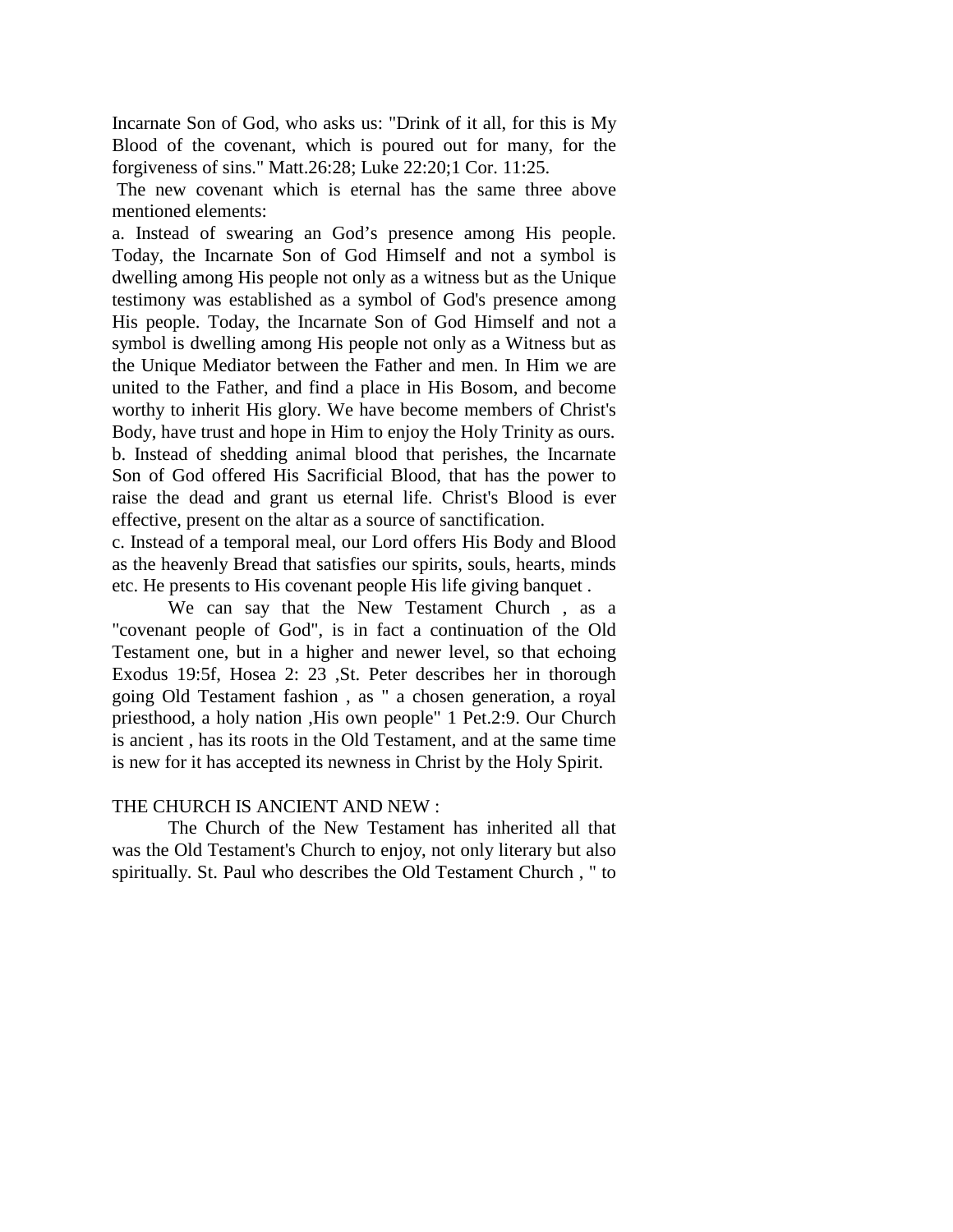whom pertain the adoption , the glory, the covenants , the giving of the law, the services of God, and the promises" Rom 9:4, confirms that these privileges have been transferred to the New Testament Church , because of her belief in Christ , saying : " Therefore , having these promises..."cor. 7:1..

Origen states:[But do not think that these words are spoken only to that " Israel " which is " according to the flesh" (cf.1 Cor. 10:18). These words are addressed much more to you who were made Israel spiritually by living for God, who were circumcised , notin flesh, but in heart<sup>7</sup>].

St. Clement of Alexandria who proclaims the Church as a continuation of the old one, confirms that she is new in Christ.

He says: [ The new people, in contrast to the older people, are young, because they have heard the new good things<sup>[8](#page-6-1)</sup>]. The church in new in her life in Christ, for she accepts the work of His Holy Spirit who unceasingly renews our thoughts and our life. She also is very ancient, for she was in the mind of God who planned for our salvation, even before the foundation of this world, Origen says:

[ I would not have you suppose that " the bride of Christ (Rev.21:2), or the Church is spoken of only after the coming of the savior in the flesh : but rather from the beginning of the human race, from the beginning of the human race, from the very foundation of the world; I may follow Paul in tracing the origin of this mystery even further, before the foundation of the world. For Paul says," He chose us in Christ before the foundation of the world, that we should be holy..."Eph,1:4,5.

The Apostle also says that the church is built on the foundation not only of the Apostle but also of prophets(Eph.2:20). Now Adam is numbered among the prophets, and he prophesied the "great mystery in respect of Christ and the Church " when he said; " For this reason a man shall leave his father and his mother

<span id="page-6-1"></span><span id="page-6-0"></span> $7$ In Exod. Lom $7:12$ 8Paed.1:5:20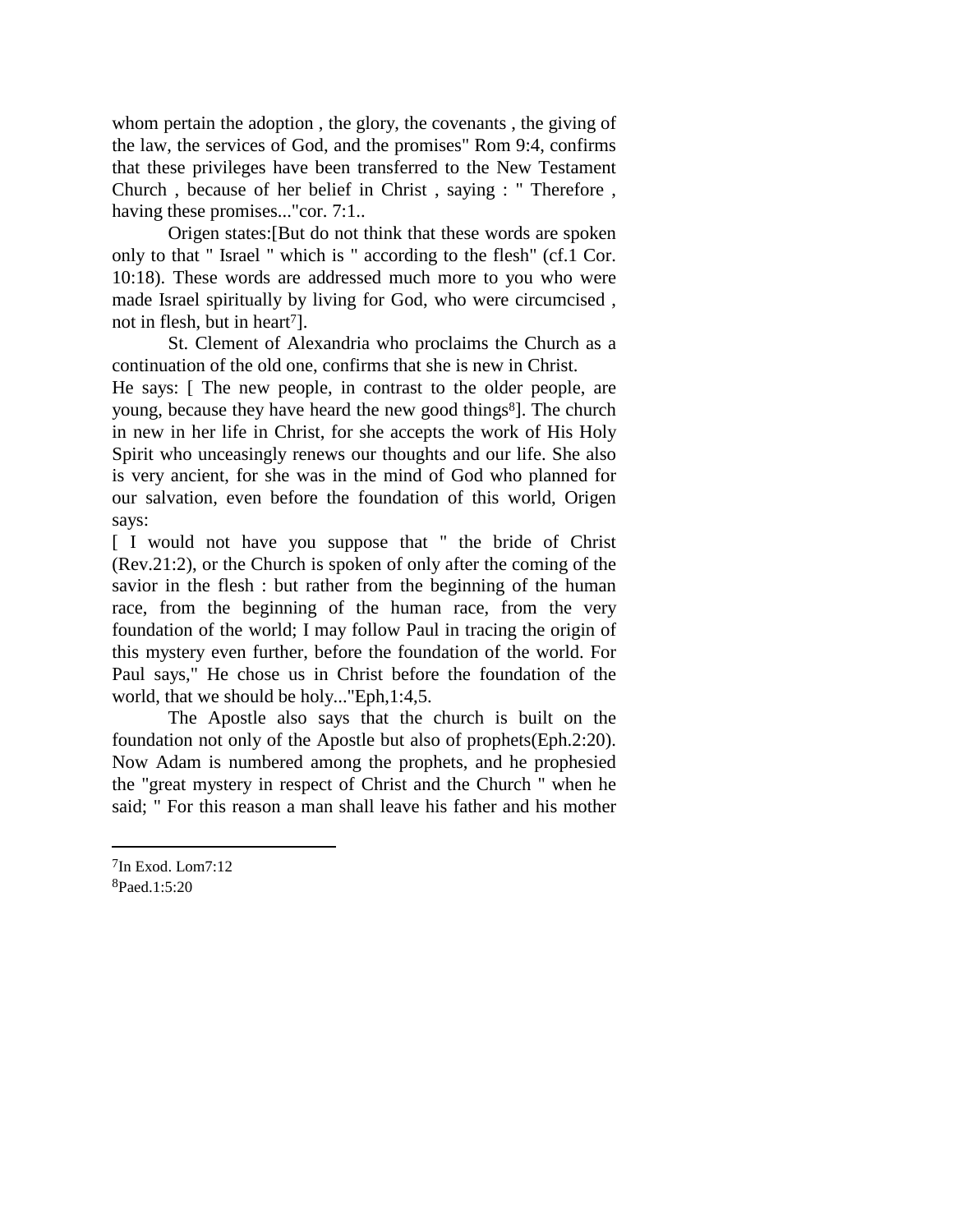and shall cleave to his wife and the two shall be in one flesh" Gen.2:24. For the apostle is clearly speaking of these words when he says:" This mystery is great; but I am speaking in respect of Christ and the Church "Eph.5:32. Further the apostle also says :"For He so loved the church that He gave Himself for Her, sanctifying her with the washing of water" Eph 5:32. Further the apostle also says :"For He so loved the church that He gave Himself for her, sanctifying her with the washing of water "Eph. 5:25,26. And in this He shows that it is not the case that she did not exist before. For how could He love her if she did not exist ? without doubt she existed in all the saints who had been from the beginning of time. Thus loving the church, He came to her. And as His " Children share in flesh and blood, so He also was made partaker of these". Heb.2:14 and gave Himself for them. For these saints were the Church, which He loved so as to increase it in number, to improve it with virtues, and by the "Charity of perfection"(col.4:6), tra[n](#page-7-0)sfer it form earth to heaven<sup>9</sup>].

# **Ancients and newness in our life .**

The ancients and newness of our church have their effects on our life, as follows:

a. In proving our faith in the Holy Trinity and God's redeeming work. For we can't accept the Christian faith nor understand its depths except through the Old Testament, especially the prophecies that mentioned it . The Alexandrian Fathers used the Old Testament in their arguments not only with the Jews but also with the Gentiles, philosophers and simple people. Origen in his numerous volumes often uses the Old Testament texts in explaining the Christian faith, dogmas and doctrines.

b. The ancients of the Church opens the door of hope in God who loved us and planned our redemption even before we were formed.

<span id="page-7-0"></span><sup>9</sup>Comm. on Cant.Cant.2[Bettenson: Early Christian Fathers, 1956 ,p.338-9]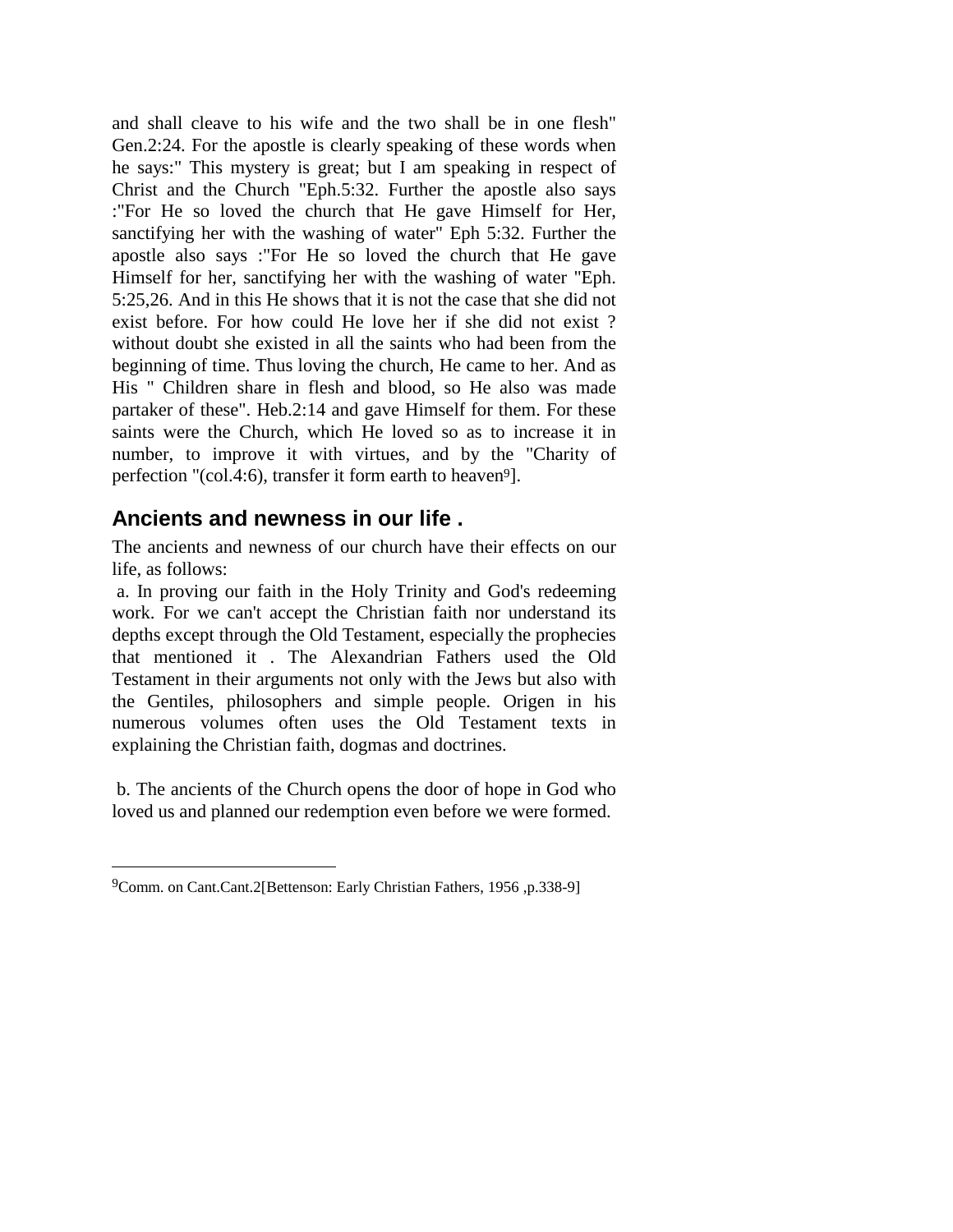c. The newness of the Church incites us to practice the inner renewal in Christ, not by changing and developing what is outside but by the acceptance of the work of the Holy Spirit within our souls, to say: " Therefore, if anyone is in Christ, he is a new creation, old things have passed away; behold, all things have become new ". 2 Cor. 5: 17. St. Clement says: [We are always young, always new: for those must necessarily be new, who become partakers of the new Word<sup>[10](#page-8-0)</sup>.]

#### **2. THE MOTHER OF BELIEVERS**

The Jews - as the old " covenant people of God " were proud of their son- ship to Abraham ( John 8: 33f ) as a sign of their right in the covenant with God. For Abraham received from God Himself a kind of fatherhood to all believers at that moment in which God made a covenant with him ( Gen .17 ). The Jews could not conceive their son ship to Abraham spiritually, therefore they could not enjoy the covenant with God ( John 8 ). In the New Testament, the Church receives a kind of " motherhood " to all believers, so that she might beget sons of God in Christ by the Holy Spirit, through preaching the gospel and baptizing those who believe in it. Motherhood of the Church is a right she received from God not to use for practicing authority - especially through her ministers - but to witness to God's Fatherhood.

9

Through the motherhood of the church, men can conceive God's loving- kindness. St. Clement of Alexandria speaks of the Church as the Virgin Mother of the Christians, her motherhood is

<span id="page-8-0"></span><sup>10</sup>Paidagogos 1:5.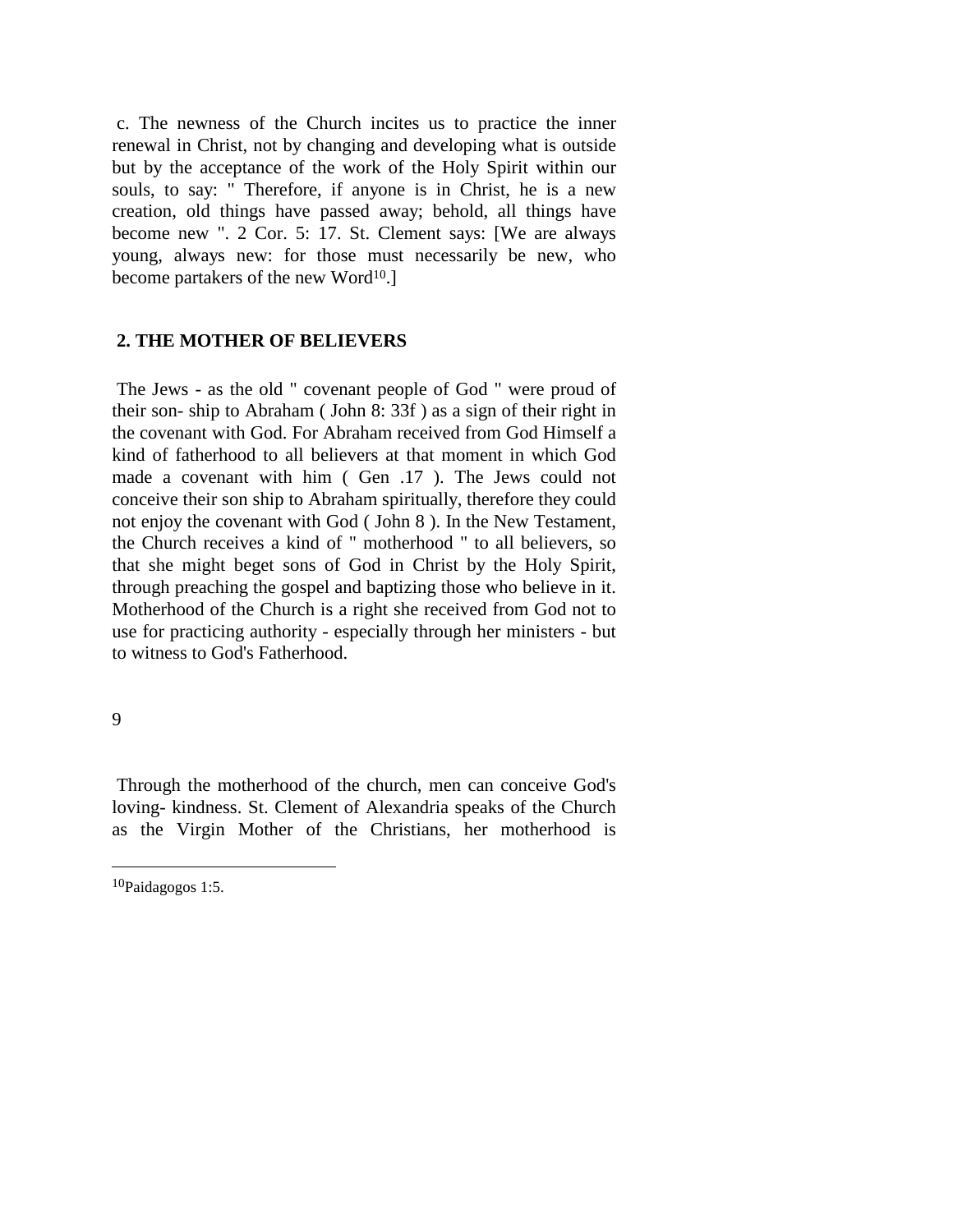correlated to God's fatherhood, through her loving kindness she feeds her children on the Logos as holy milk . She asserts Him as the Educator (*Paidagogue*) and as the " Subject of teaching." He says:

["Their children," it is said, "shall be borne upon their shoulders, and fondled on their knees; as one whom his mother comforts, so also shall I comfort you" Isa. 66: 12, 13. The mother draws the children to herself; and we seek our mother the Church . Whatever is feeble and tender, as needing help on account of its feebleness, is kindly look on, and is sweet and pleasant, anger changing into help in the case of such ... Thus also the Father of the Universe cherishes affections towards those who have fled to Him, and having begotten them again by His Spirit to the adoption of children, knows them as gentle, and loves those alone, aids and fights for them; and therefore He bestows on them the name of  $child<sup>11</sup>.$  $child<sup>11</sup>.$  $child<sup>11</sup>.$ ]

[ One is the only virgin mother . I love to call her the Church ... She is both virgin and mother - pure as a virgin, loving as a mother. And calling her children to her, she nurses them with holy milk, viz., with the Word for Childhood l

St. Clement states that the ancient Church - as the mother of believers presents the most accurate knowledgel3.

Finally , the Church in her lovely motherhood, helps her children to carry the Lord's cross joyfully, for she creates an atmosphere of joy even in the periods of persecution. Prisons were changed into places of singing hymns by the confessors, especially on the eve of their martyrdom . The Coptic Icons picture martyrs not in pain or suffering but smiling, waiting their heavenly crowns. In other words, the Alexandrians often look to the Church as the "Community of Joy." According to St. Clement, the Church was

<span id="page-9-0"></span><sup>11</sup>Paidagogos 1:5.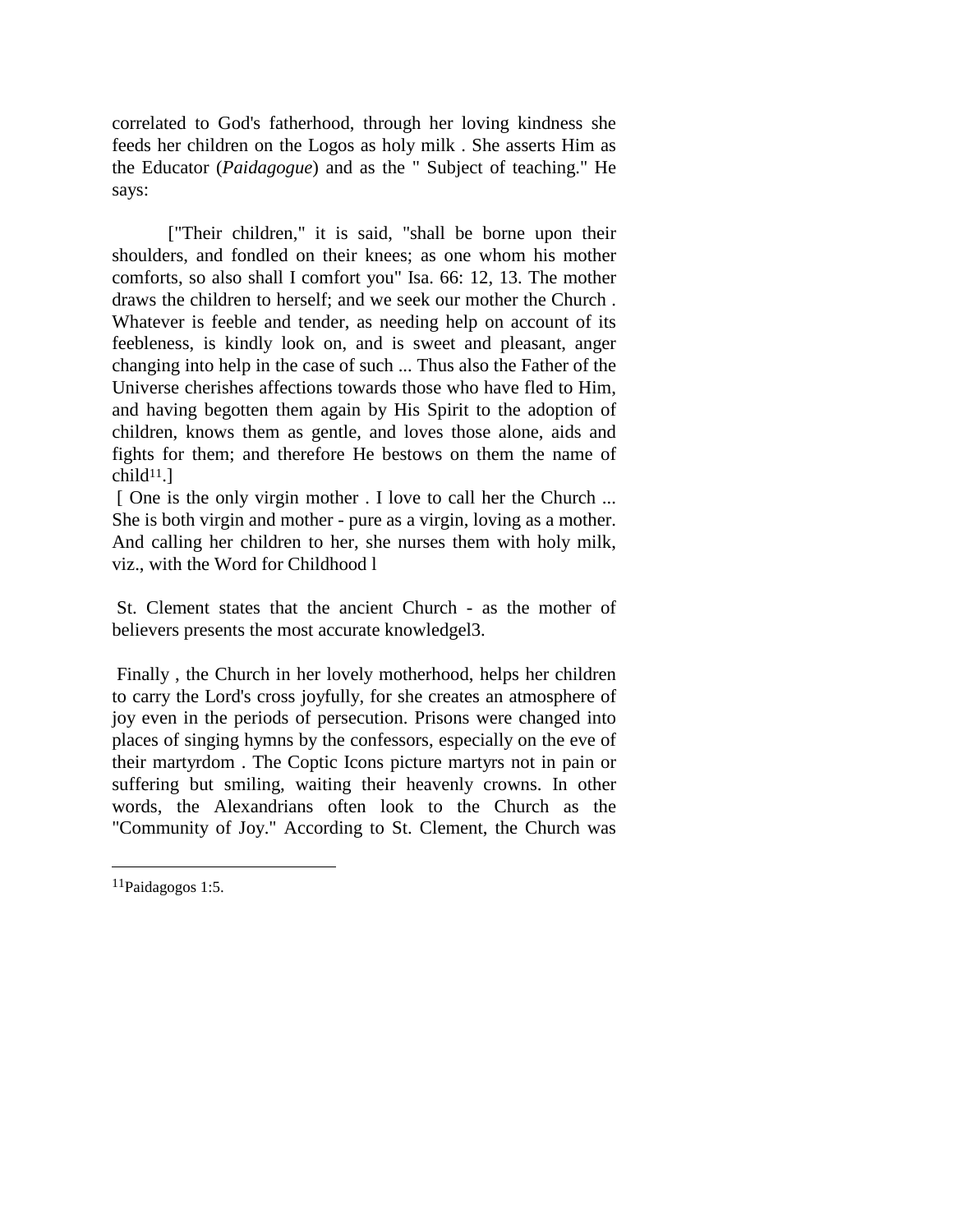symbolized by Rebecca which - in his opinion - means "laughter." He says: [The Spirit of those that are children in Christ, whose lives are ordered in endurance, rejoice<sup>[12](#page-10-0)</sup>.

During the severe attacks of the Arians against the Church of Alexandria,the Council of Sardica sent a letter to our church, wherein it said, let your tribulation be unto for joy ].

St. Athanasius writes: [ He ( Christ ) has brought us from affliction and sighing to the rest and gladness of this feast ( Easter ), a joy which reaches even to heaven . For not we alone are affected by this, but because of it, even the heavens rejoice with us, and the whole church of the firstborn, written in heaven ( Heb. 12: 23 ), you heavens, for the Lord has made mercy upon Israel. Shout, you foundations of the earth . Cry out with joy, you mountains, you high places, and all the trees which are in them... " Is. 44: 23 16] 3. THE BODY OF CHRIST

According to St. Paul, the Church is Christ's Body, now growing towards a state of full edification ( Rom. 4: 12 ). For the Church is not merely a school where philosophers or some religious leaders teach ideas just for discussion or education, but she is first of all the spiritual mother that embraces all men to bring forth children of God in Christ . In the Church, Christ Himself as her Heavenly Head - attracts everyone to Himself to make him a member of His Crucified and Risen Body, and to nourish him on His Sacrificial Bo-lV nd. Blood that he might be perfected in Him. Elsewhere St. Clement of Alexandria clearly teaches that the Church is the body of Christ, nourished on His Body and Blood[13](#page-10-1).

The Lord Jesus Christ granted us His Holy Spirit, dwelling in His Church to form her in His likeness, to be worthy of His Body. St. Clement says:

[ When we are baptized we are enlightened; being enlightened, we become adopted sons;

becoming adopted sons, we are made perfect;

<span id="page-10-1"></span><span id="page-10-0"></span><sup>12</sup>Paidagogos 1:5.

<sup>13</sup>Paidagogos 1:6: 42.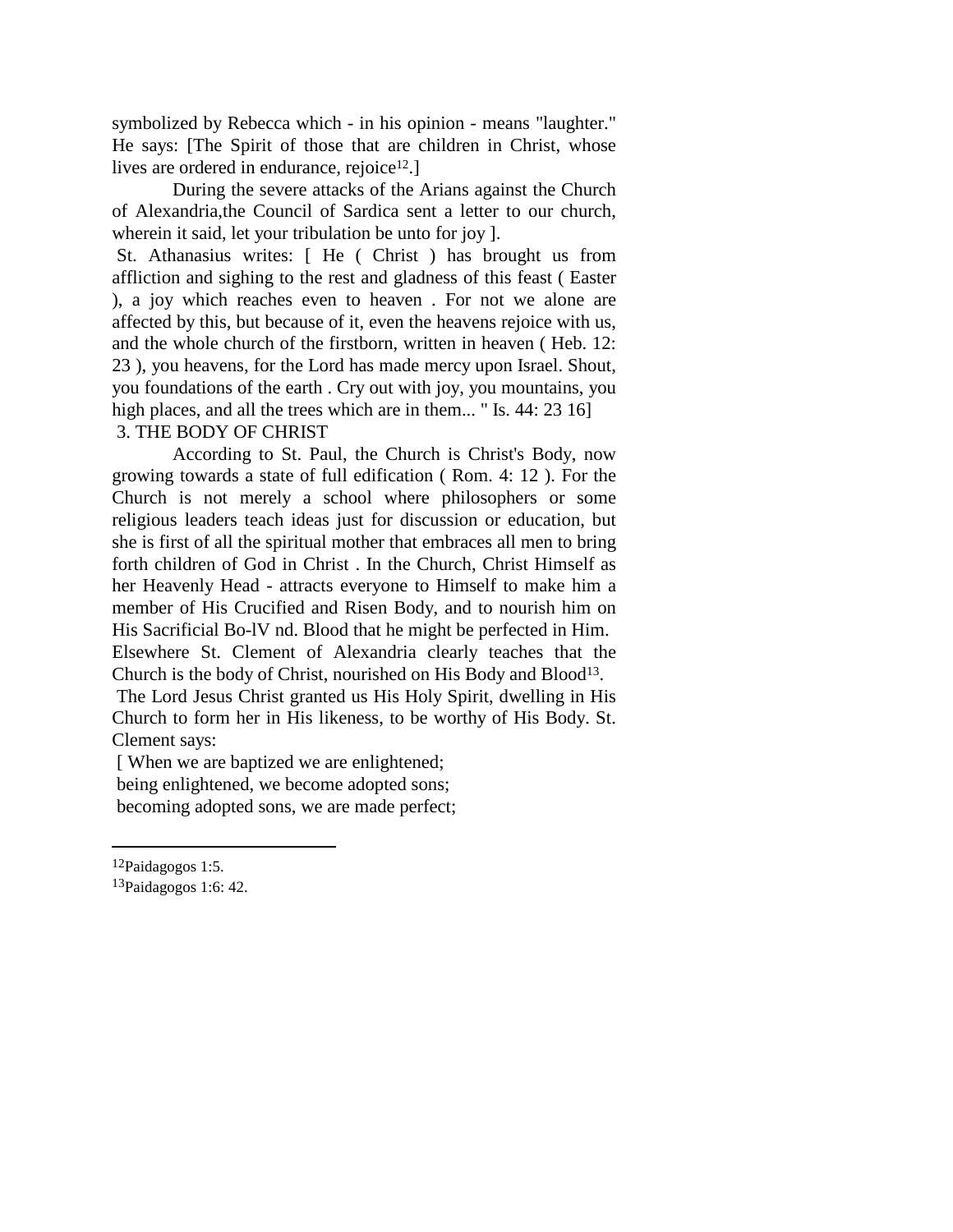and becoming perfect, we are made divine.

The very fact that we believe in Him and are reborn is perfection of life. For God is by no means powerless . As His " will " is creation and is called the universe, so His " desire " is the salvation of me and is called the Churchl8]. Origen declares that the relationship between Jesus Christ and His Church is the same as that of the soul and Body, as he says:

#### 11

[ We say that the holy Scriptures declare the Body of Christ, animated by the Son of God, to be the whole Church of God, and the members of this body considered as a whole to consist of those who are believers, since, as a soul vivifies and moves the body, which of itself has not the natural power of motion like a living being, so the Word, arousing and moving the whole body,the Church, to befitting action, awakens, moreover, each individual member belonging to the Church, so that they do nothing apart from the Wordl9].

## **4. A NEW CREATION IN CHRIST**

The " Church " in its essence is a " new life in Christ ". For a believer who receives the membership of the Church becomes a member of Christ's body. His nature is renewed through baptism, and he becomes a new creation in Christ (2 Cor. 5: 17 ), crucified with Christ and raised with Him out of death into new life ( Eph. 2:lf. ), possessed and led by the Life - giving Holy Spirit( Rom. 8: 9-14). It is the work of the Holy Spirit who acts in the Church of God to sanctification. our souls, bodies, minds, hearts, motions etc... that we might become the likeness of Christ. Origen incites us to struggle ( by the Holy Spirit ) to realize this aim, as he says: [ The Christian must conform himself to the image of Christ; the Christian becomes Christ's spirit when he has attached himself to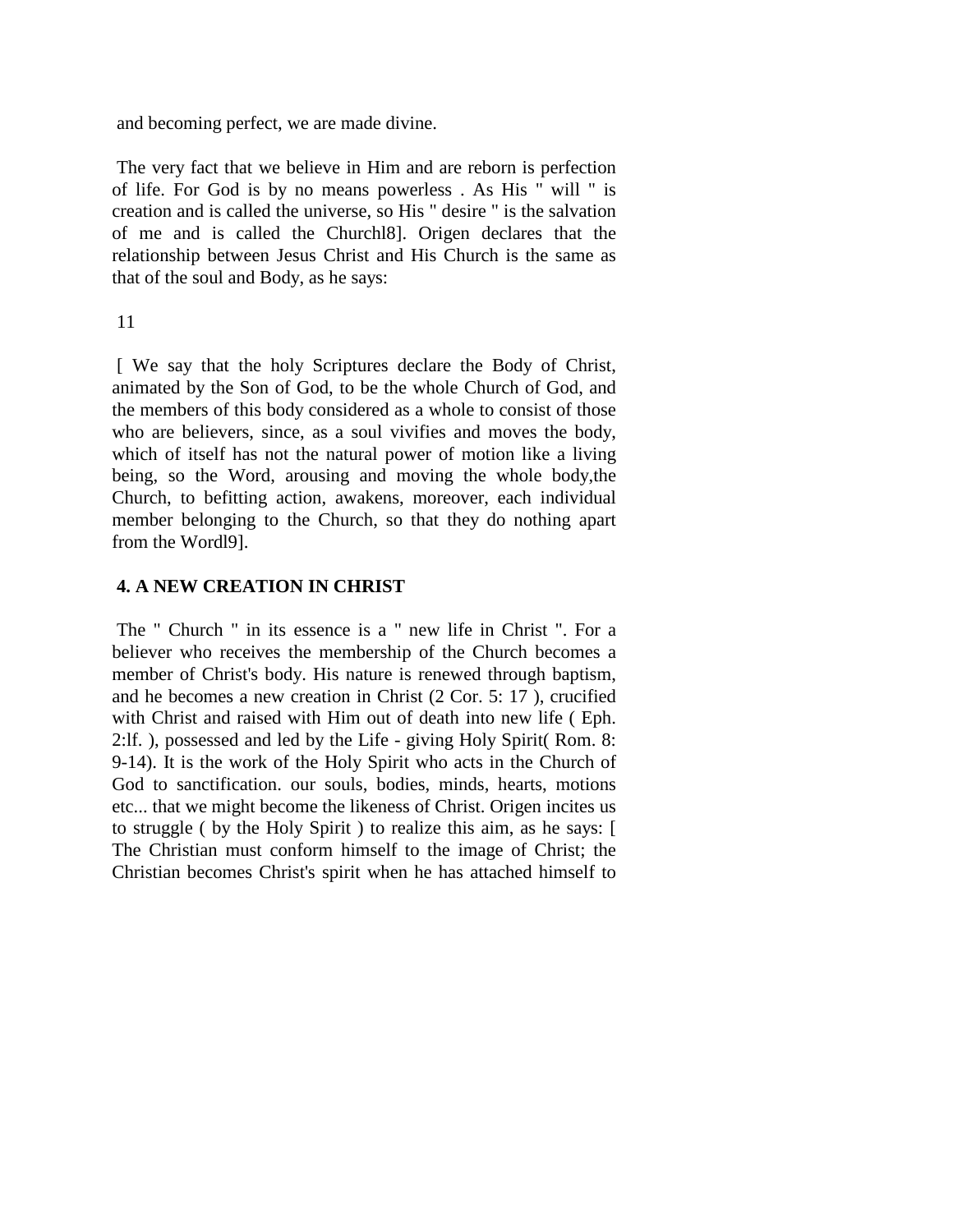the Word and Wisdom of God in all things that in no way is the image

and likeness discolored20]. He calls the church: [" the assembly of all the Saints].

St. Clement of Alexandria states that the Church is the holy vine, or the holy tree, where the saints, who became a new creation in Christ, together with the heavenly creatures, dwell on its branches. He comments on the parable of the mustard seed (Matt. 13: 31,32), saying: [To such increased size did the growth of the Word come, that the tree which sprung from it (that is the Church of Christ, established over the whole earth) filled the world so that the fowls of the air, that is, the divine angels and lofty souls, dwelt in its branches $14.$  $14.$ ]

He declares that the Gnostic ( true believer ), as a member of the Church, aims toward the nearest likeness possible to the Father and His Son Jesus Christ. He says: [ This is the function of the gnostic, who has been perfected, to have converse with God through the great High Priest, being made like the  $1 \sim$  Lord, up to the measure of his capacity, in the whole senesce of God, which tends to the salvation of men, through care of the beneficence which has us for its object; and on the other side through worship, through teaching and through beneficence in deeds... 23] .

[ But I know no one is perfect in all things, while still human, according to the mere letter of the law, except Him alone who For us clothed Himself. with humanity ... We are then to strive to reach manhood ( Eph. 4: 12 ) as befits the Gnostic, and to be as perfect as we can while abiding in the flesh, making it our study with perfect ~o concur with the will of God, to the restoration of what is the truly perfect nobles and relationship, to the fullness of Christ ( Eph. 4: 13 ), that which wholly depends on our perfection. And now we perceive where, and how, and when the divine apostle mentions the

<span id="page-12-0"></span><sup>14</sup>St. Clement Die Griechescher Christlichen Schrifsteller, 3:226.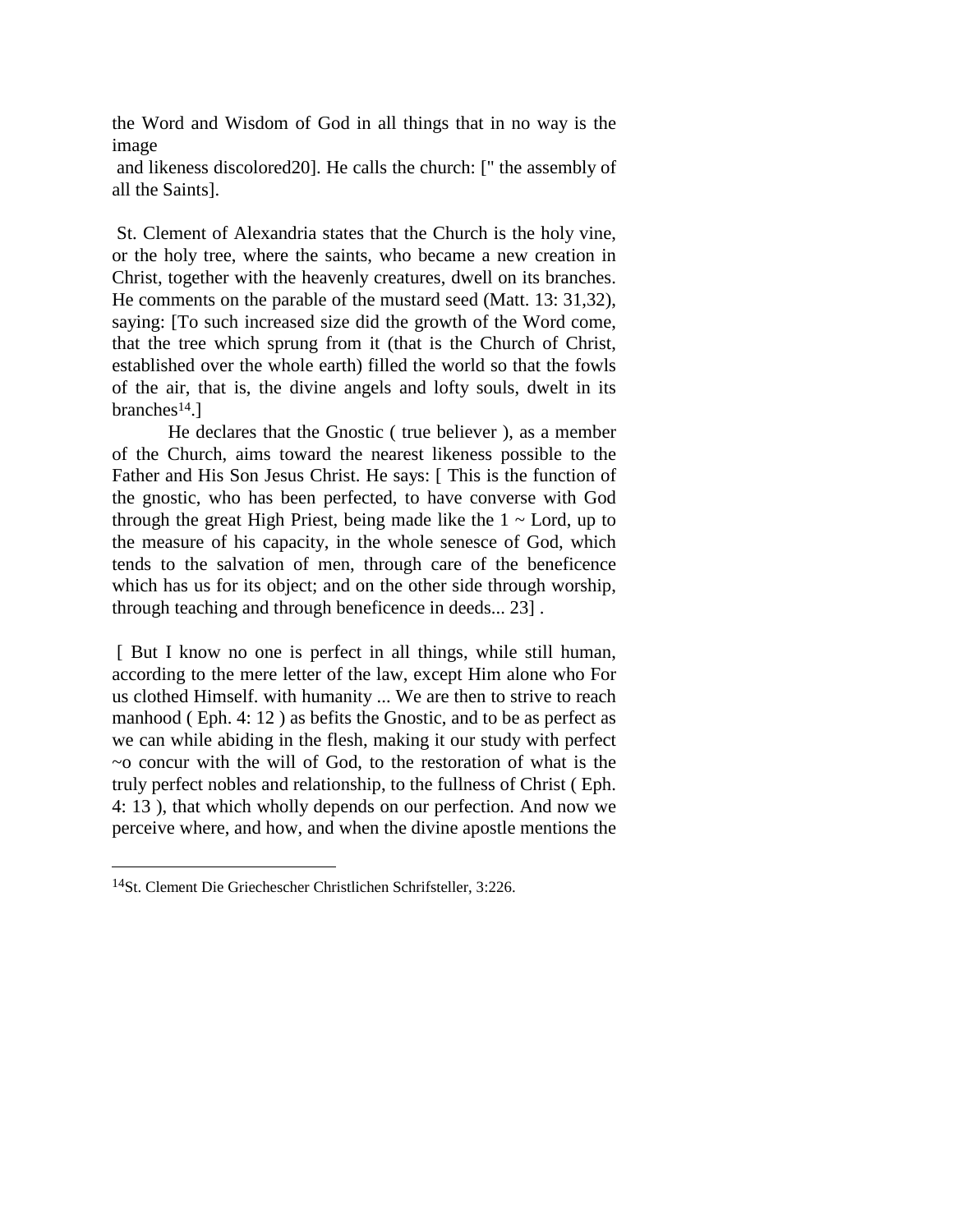perfect man, and how he shows the differences between the perfect: "

The manifestation of the Spirit is given for our profit. For to one is given the word of wisdom by the Spirit; to another the word of knowledge according to the same Spirit; to another faith through the same Spirit ... " Cor. 12: 7 - 11.

Such being the case, the prophets are perfect in prophecy, the righteous in righteousness, and the martyr in confession, and others in preaching, not that they are not sharers in the common virtues, but are proficient in those they are appointed ... " But each has his own proper sight of God " 1 Cor. 7: 7- one in one way, another in another . But the apostles were perfected in all. You will find, then, if you choose, in their acts and writings, knowledge, life, preaching, righteousness, purity, prophecy...24].

The members of the church must be sanctified in their thoughts and dreams. St. Clement says:

[So it is said that we ought to go washed to sacrifices and prayers, clean and bright; and that these external adornments and purification are practiced for a sign . Now purity is to think holy thoughts...Sanctity, as I conceive it, is perfect pureness of mind, and deeds, and thoughts, and words too, and in its last degree, sinless in dreams<sup>[15](#page-13-0)</sup>.]

The Gnostics, true members of the Church, accept the divine call of sanctity not in fear of punishment nor for enjoyment of earthly recompense but because they love goodness for itself as they become gods (in image of God). St. Clement says:

## 13

[But he who obeys the mere call, as he is called, neither for fear, nor for enjoyments, is on his way to knowledge (*gnosis*)... It is

<span id="page-13-0"></span>15Stromata 4:22.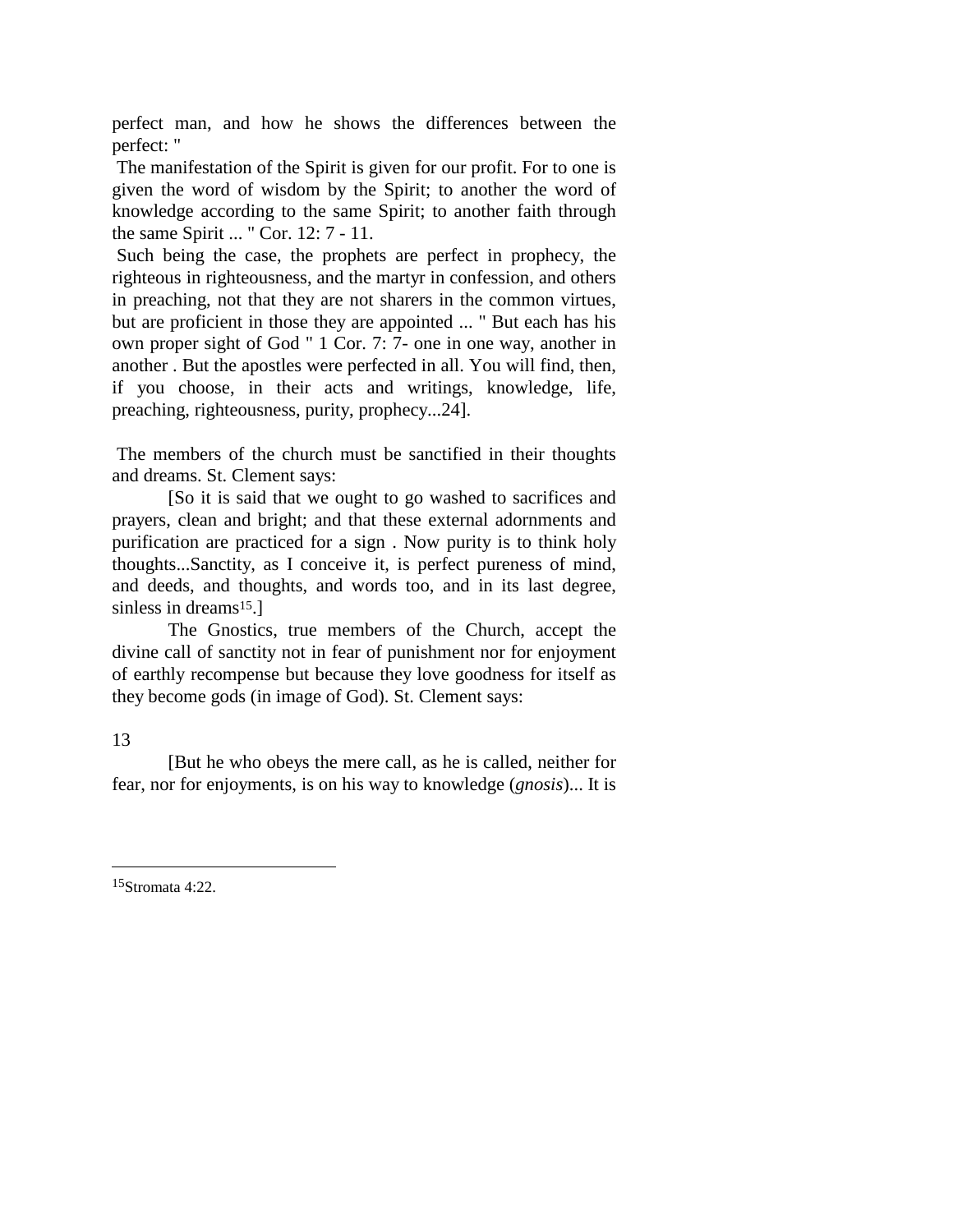possible for the Gnostic already to have become god. "I said, you aregods, and sons of the highest" (Ps.  $132\,6$  )<sup>16</sup>.]

Truly, the Church embraces sinners who enjoy the new creation in Christ live in sanctity, but there are some members who do not respond to the Holy Spirit's action. St. Clement states that it is the spiritual church, which is Christ's body; however, some of its members still live like the heathen and are, as it were, its flesh, while those who truly cleave to the Lord and become one spirit with Him form the holy Church in the real sense of the word ".

## **5. THE BRIDE OF CHRIST**

Through the Church believers become a " new creation in Christ ". They are sanctified and cleansed in readiness for the " marriage supper of the Lamb " Rev. 19:7. Christ called Himself the Bridegroom ( Matt. 9: 14, 15; Mark 2: 18-20;

Luke 5: 33-35; Matt. 25: 1-13 ). His bride is the Church, therefore St. Paul speaks of his aim for the church of Corinth: " I am jealous for you with godly jealousy. For I have betrothed you to one husband, that I may present you as a chaste virgin to Christ " 2 Cor. 11: 2. He also likens the marriage relationship to the relationship which must exist between Christ and the Church: " This (marriage unity ) is a great mystery, but I speak concerning Christ and the church " Eph. 5: 32.

The Alexandrian Fathers, especially Origen in his commentary on the Canticle of Canticles, adopted this evangelic concept of the church, in which they found a genuine basis of relationship between God and man, such as:

a. God as the Heavenly Bridegroom, seeks for our souls not to condemn us but to beautify us by His Holy Spirit in the merit of Jesus blood, as His own Bride. He is not in need of our sanctity or

<span id="page-14-0"></span><sup>16</sup>Stromata 4:22,23.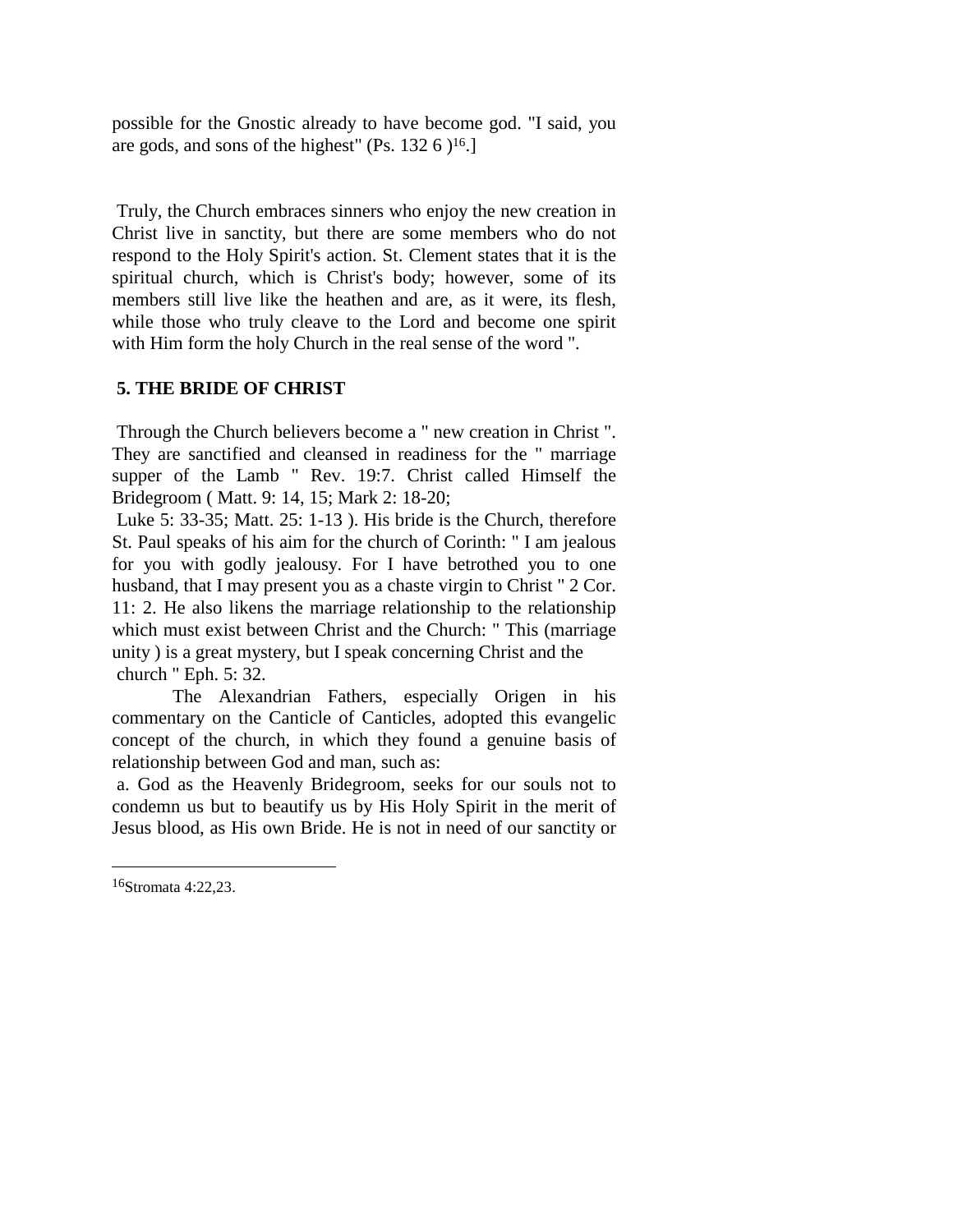worship but He is the Lover of man kind, and so, desires to unite us with Him eternally.

b. Truly He is jealous, for He is the Groom ( Exod. 20: 5; 34: 14, Deut. 4: 25; 5: 9; 6: 15 ), who cannot be in communication with sin, therefore He asks us to be holy as He is Holy ( Lev. 11: 44, 45). Any sin we commit is not so much a breach of the divine law but moreover a crime against love, by sin we break our Groom's heart.

c. God's will is that we become very intimate with Him, accept a close communion and fellowship with Him in Christ, an unbreakable and indissoluble relationship, as we enjoy eternal marriage.

d. The Savior Jesus Christ, as the Church's Groom, sent His Holy Spirit to guide her and to shape her as to resemble and to be in the image of her Groom, qualifying her for the eternal glories.

St. Athanasius says: [ When we drink the Spirit, we are substantially drinking Christ27].

St. Cyril of Alexandria says: [ The Holy Spirit is the Life - giving odor of Christ, a living and effective odor, superior attracting a relation to Him in order to take part of God's superior nature28].[ It is solely through the Holy Spirit that Christ is formed in us and imprints on us His own features and so makes the beauty of the Godhead come alive again in the nature of man29].

Here, I would confirm that the Holy Spirit does not oblige us to accept His action, but we have to struggle using His power... therefore St. Clement says: [ But we ought to have works that cry aloud, as becoming " those who walk in the day " Rom. 13: 13. " Let thy works shine " Matt. 5: 16, and be hold a man and his works before his face ". For behold God and His works " Is 62: 11. For the Gnostic must, as is possible, imitate God30].

# **6. CHRIST'S BUILDING**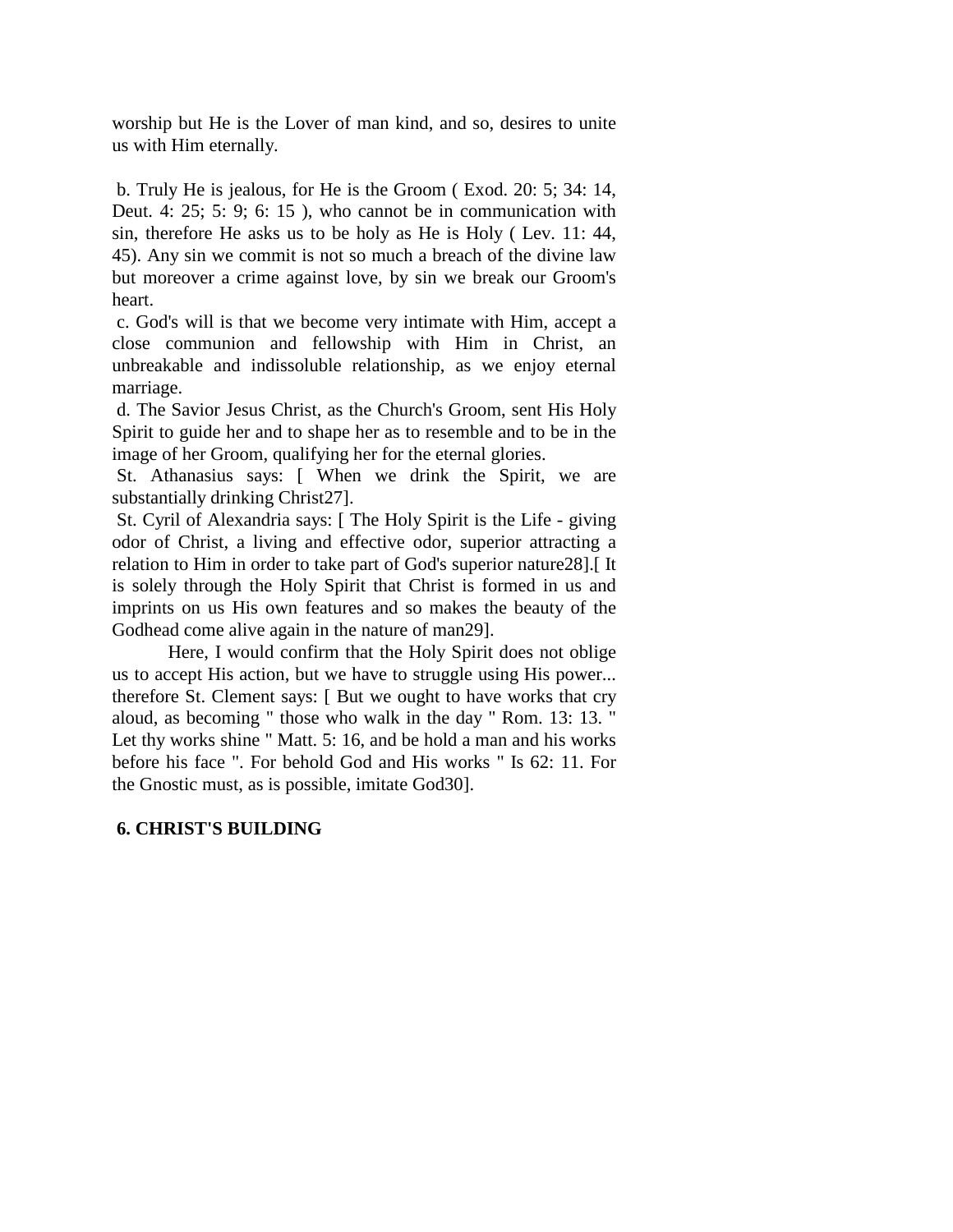St. Paul in his epistle to the Ephesians, pictures the Church as Christ's building, now growing unto a holy temple in the Lord ( Eph. 2: 21f) Origen speaks of the Church as God's spiritual temple, saying: [ The Spirit of Christ dwells in those who bear, so to say, a resemblance in form and feature to Himself. And the Word of God, wishing to set this clearly before us, represents God as promising to the righteous: " I will dwell in them, and walk among them; and I will be their God, and they shall be My People " 2 Cor.6: 16(Lev.26: 12;Jer.3:33;32:38,Zech.8:8).And the Savior says: " If any man hears My words, and does them, I and My Father will come to him, and make Our abode with him n John 14: 23 . And in other parts of the Holy Scripture where it speaks of the mystery of the resurrection to those whose ears are divinely opened, it says that the temple which has been destroyed shall be built up again of living and most precious stones, thereby giving us to understand that each of those who are led by the word of God to survive together If the duties of piety, will be a precious stone, in the one great temple of God. accordingly, Peter says " You also, as lively stones, are wake up a spiritual house, an holy priesthood, to offer up spiritual sacrifices, acceptable to God Jesus Christ " 1 Pet. 2: 5 and Paul

also says, " Being built upon the foundation of the apostles and prophets, Jesus Christ our being the chief comer - stone " Eph. 2: 20 . And there is a similar hidden allusion in this passage in Isaiah, which is addressed to Jerusalem: " Behold, I will lay they stones with carbuncles, and lay they foundations with sapphires. And I will make they battlements of jasper, and they gates of crystal, and all they borders of pleasant stones. And all they children shall be taught of the Lord, and great shall be the peace of they children. In righteousness shall thou be established " Isa. 54: 11-14. There are, then among the righteous some who are carbuncles, others sapphires, others jaspers, and others crystals, and thus there is among the righteous every kind of choice and precious stone31].

Origen could only admire the attitude of the people of God towards building the tabernacle. Everyone was so eager to offer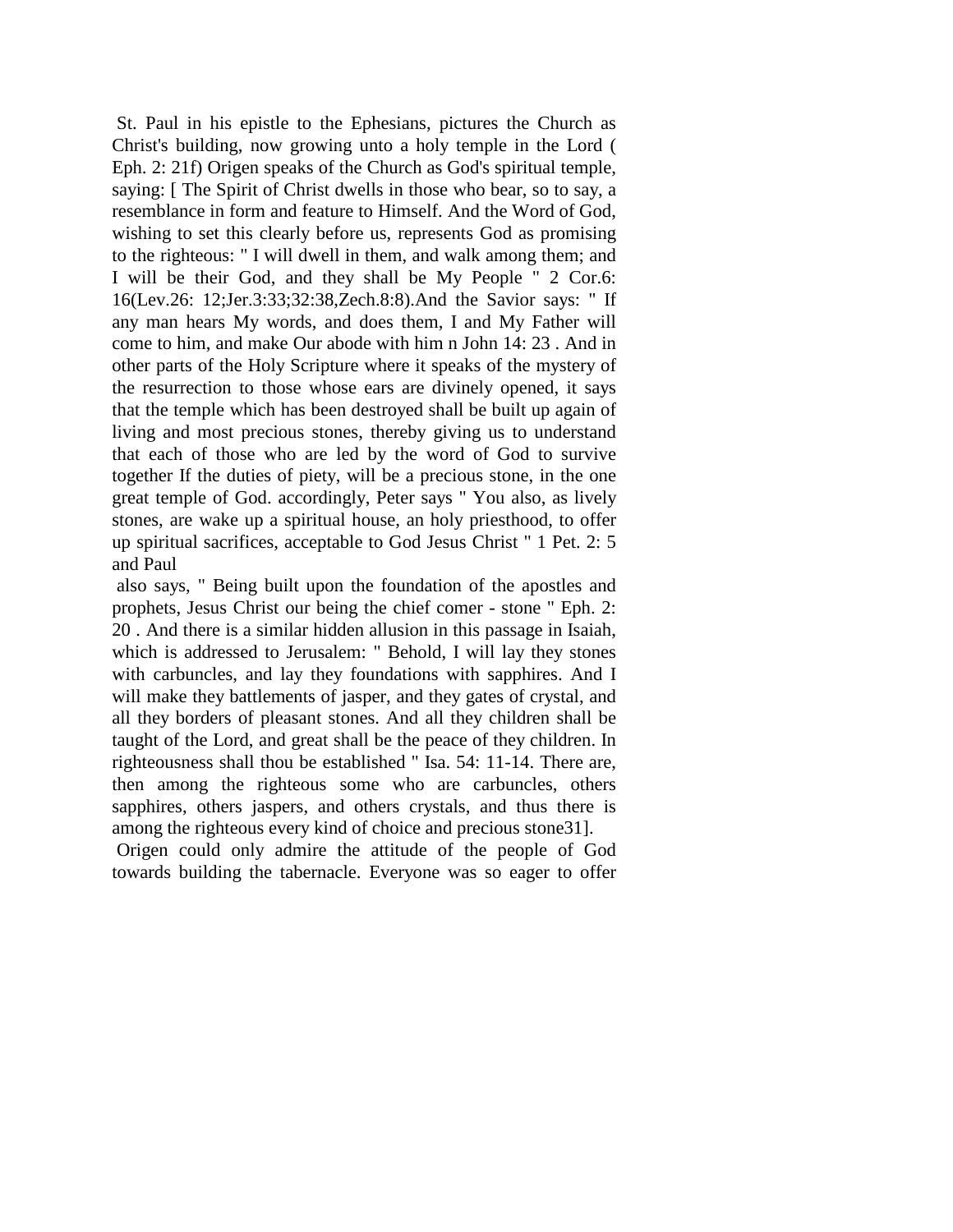generously whatever possible ,each according to his ability and resources. He experienced the urge to participate in establishing God's spiritual tabernacle within himself, and said:

[ O Lord Jesus Christ, will you make me worthy to partake in building Your Come, let us build the tabernacle of Jacob's God, Jesus Christ our Lord and adorn it ...

God's dwelling place is the sanctity that we are requested to attain ... Consequently, everybody, can find a trademake for God in his heart. Its ten curtains( E od. 26: 1 ) refer to the fulfillment of the ten commandments. Examining the trademark closely, the purple, the blue, the fine twined linen etc... ... symbolizes the variety of good deeds: Gold refers to faith  $\sim$  Rev. 23: 18 ): Silver to preaching ( Ps. 12: 6 ): Brass to patience Timber that does not rot to the acquaintance that the believer gains in the uninhabited wilderness and the everlasting; chastity; Linen to virginity; Purple to loving martyrdom; Scarlet to the brightness of love Blue to the hope in the heavenly kingdom; From all these materials, the tabernacle is built .The soul should have an altar right in the center of the heart . On it sacrifices of prayer and burnt offerings of mercy are offered. Thus, bullocks of pride are slaughtered with the knife of meekness and rams of anger, goats of luxuries and passions are killed.

Let the soul know how to establish a permanently illuminating lamp stand , right in the holy of her heart 321 Origen calls the Church the " City of God ", for she is " the dwelling of God among His people "( See Rev. 21: 3 ). God builds His Church, as His own city; builds it not with stones but with His own elect believers.

St. Clement states that the holy soul is more excellent temple than any edifice built by man, as he says:

t For it is not now the place, but the assemblage of the elect, that I call the Church. This temple is better for the reception of the greatness of the dignity of God. Now this is the Gnostic, who is of great value, who is honored by God, in whom God is enshrined, that is the knowledge respecting God is consecrated ....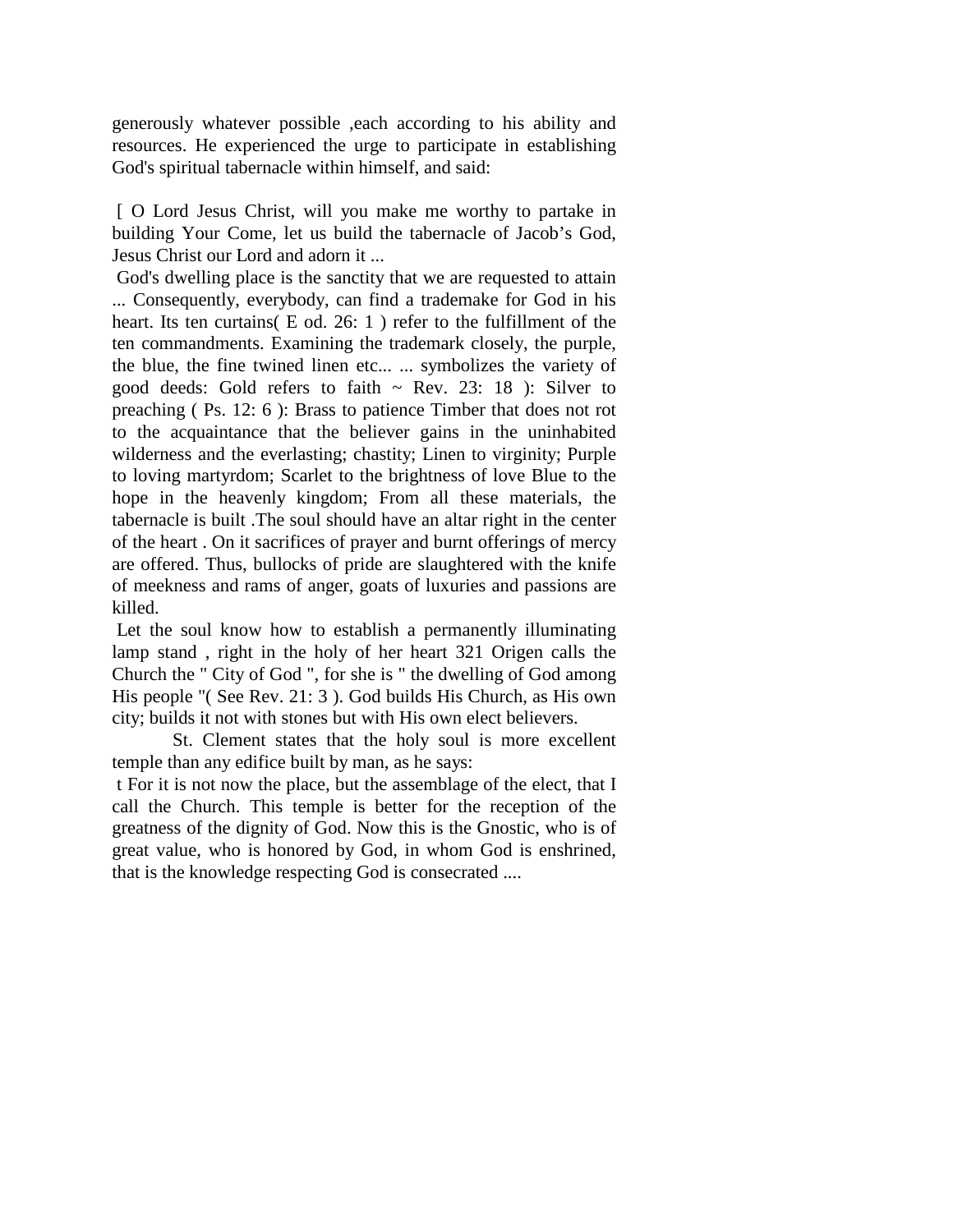For every being destined to believe is already faithful in the sight of God and set up for His honor, an image, endowed with virtue, dedicated to God 34]

## **7. THE HOUSE OF FAITH**

When the Arians violently entered the Churches while the Orthodox were driven away, St. Athanasius wrote:

t May God comfort you . I know moreover that not only this thing saddens you, but also the fact that while others have obtained the Churches by violence, you are meanwhile cast out from your places . For they hold the places, but you the " Apostolic Faith ". They are, it is true, in the places, but outside of the true Faith; while you are outside the places indeed, but the Faith, within you. Let us consider which is the greater, the place or the Faith. Clearly the true Faith Good indeed is the place, when the Apostolic Faith is preached

there, holy is it if the Holy One dwells there.

But you are blessed, who by faith are in the Church, dwell upon the foundations of the faith, and have full satisfaction, even the highest degree of faith which remains among us unshaken...

However really, then, they seem to hold the Church, so much the more truly are they cast out. And they think themselves to be within the truth, but are exiled, and in captivity, and (gain) no advantage by the Church alone35].

## **8. THE HOUSE OF SALVATION**

Origen states that there is no salvation outside the Church, the house of redemption. According to him, Rahab ( Josh. 2 ) mystically represents the Church, and the scarlet thread the blood of Christ; and only those in her house are saved . He says: [ If anyone wishes to be saved... Let him come to this house where the blood of Christ is for a sign of redemption. For that blood was for condemnation amongst those who said, " His blood be on us and on our children " Matt. 27: 25 . Jesus was " for the fall and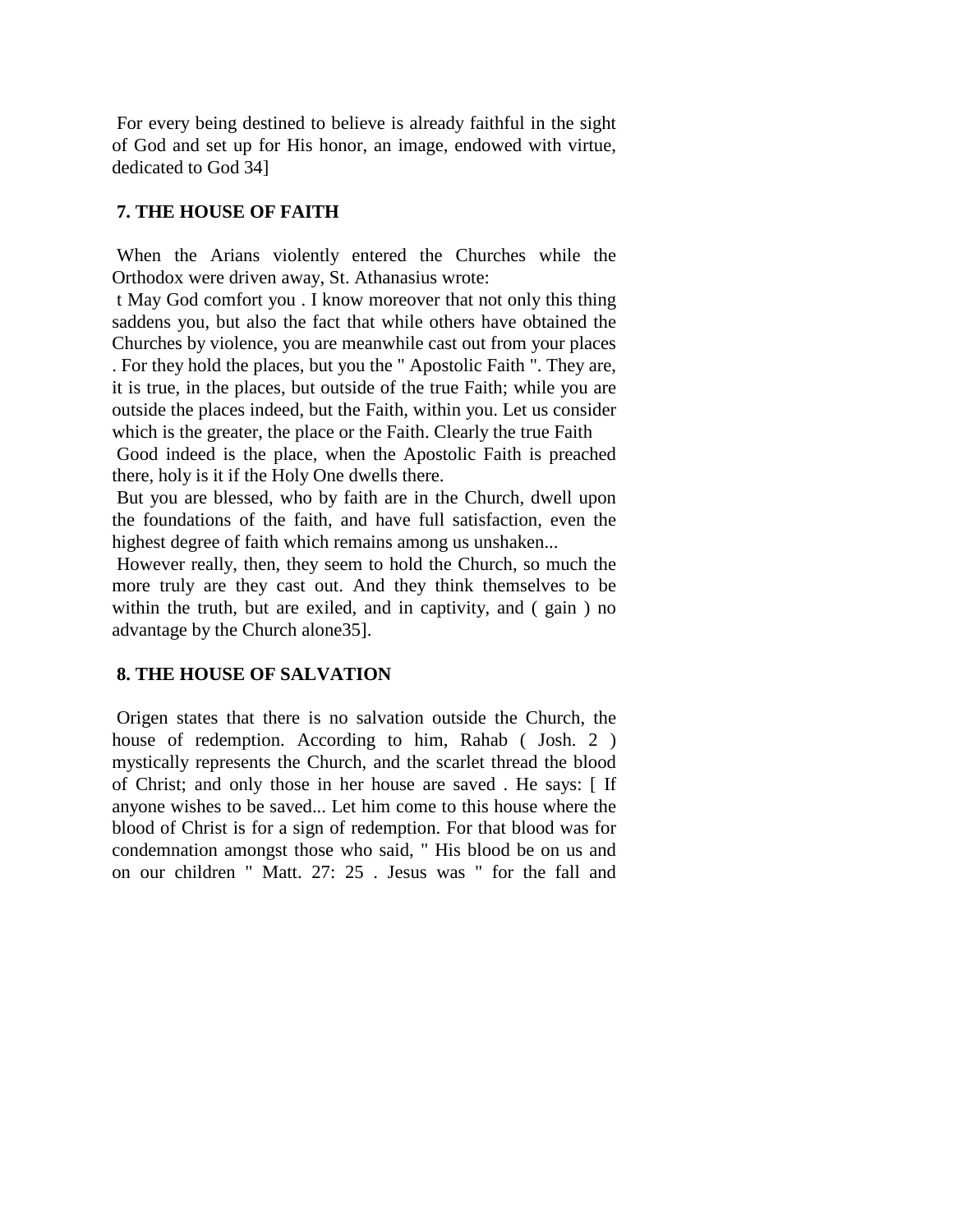resurrection of many " Luke 2: 34; and therefore in respect of those who " speak against His sign " His blood is effective for punishment, but effective for salvation in the case of believers. Let no one therefore persuade himself or deceive himself: outside this house, that is, outside the Church, no one is saved ... The sign of salvation ( the scarlet thread ) was given through the window because Christ by His incarnation gave us the sight of the light of godhead as it were through a window; that all may attain salvation by that sign who shall be found in the house of her who once was a harlot, being made clean by water and the Holy Spirit, and by the blood of our Lord and Savior Jesus Christ, to whom is glory and power for ever and ever36].1

## **9. THE Community OF LOVE**

The Church as the kingdom of God on earth is a kingdom of love, for " God is Love ", John 4: 16. Love is the language of the Church as an icon of heaven . therefore St. John the beloved disciple says:

" We know that we have passed from death to life, because we love the brethren. He who does not love is brother abides in death...

By this we know love, because He laid down His life for us.

And we also ought to lay down our lives for the brethren ...

Beloved, let us love one another; for love is of God; and everyone who loves is born of God and knows God. He who does not love does no know God, for God is love" lJohn3: 14,16:4:7 ,8.

Love is practiced not only in giving generously to others but also in worshipping with one spirit. Every member of the Church worships God in the name of all the Church even in his private room, saying: " Our Father " and not " My Father " . He participates even the heavenly creatures in his worship through love.

St. Clement of Alexandria says: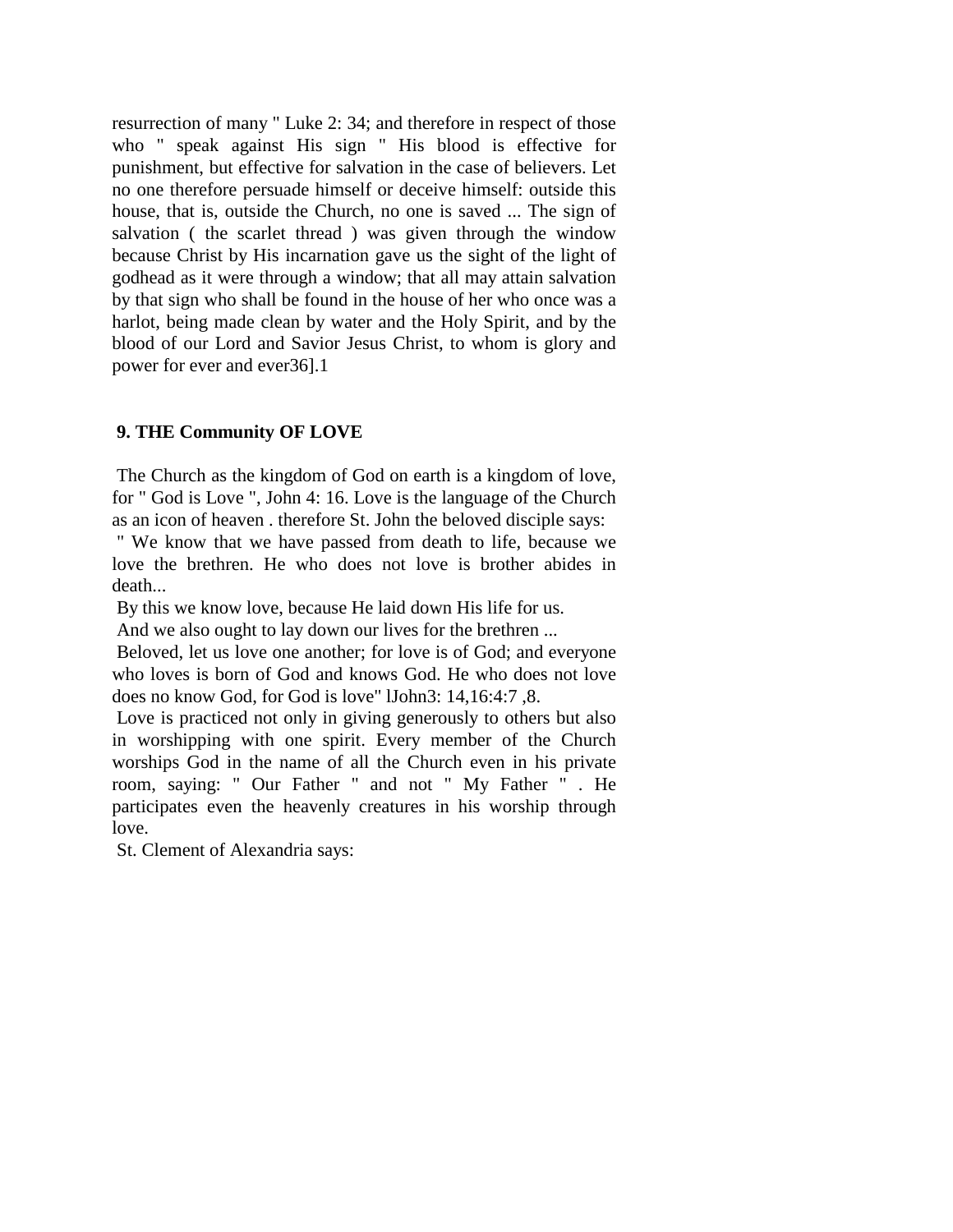[ But love ( agape ) is in truth celestial food, the banquet of reason. " It beareth all things, endures all things, hopeth all things. Love never faith " 1 Cor. 13: 7, 8 " Blessed is he who shall eat bread in the kingdom of God "Luke 14: 15 37].

Origen speaks of the communion of love that unites earth with heaven:[ Now the one great virtue according to the Word of God is love one's neighbor. We must believe that the saints who have died possess this love in a far higher degree towards the ones engaged in the combat of life than those who are still subject to human weakness and involved in the combat along with their weaker brethren. The words, " If one member suffers anything, all the members suffer with ill, or if one member glories, all the members rejoice with it "Cor. 12: 26, are confined to those on earth who love their brethren ...

If the angels of God came to Jesus and ministered to Him ( Mau. 4: 11 ), and if we believe that this ministry of the angels to Jesus was not limited to just the short time during His earthly sojourn ... then how many multitudes of angels do you think minister to Jesus to gather together the sons of Israel one by one, and assemble those of the dispersion, and deliver them that are in fear and call upon Him ~38]

## **10. AN ICON OF HEAVEN**

**S**t John says: "And the Word became flesh and dwelt among us" (1: 14). The Heavenly One became man and lived in our world, to sanctify our daily life and established His Church - as His heavenly Bride - on earth. From His conception in the womb of the Virgin Mary and until His ascension to heaven we often hear that angels appear as a sign of the openness of heaven towards earth and the close relationship between heaven and earth which has been started. Our Lord, reopened Paradise to men after He was crucified (Luke 17 : 21). Now, as members of the Church of Christ, we live on earth but our hearts must be close to heaven; we have to enjoy heavenly worship especially through the Liturgy of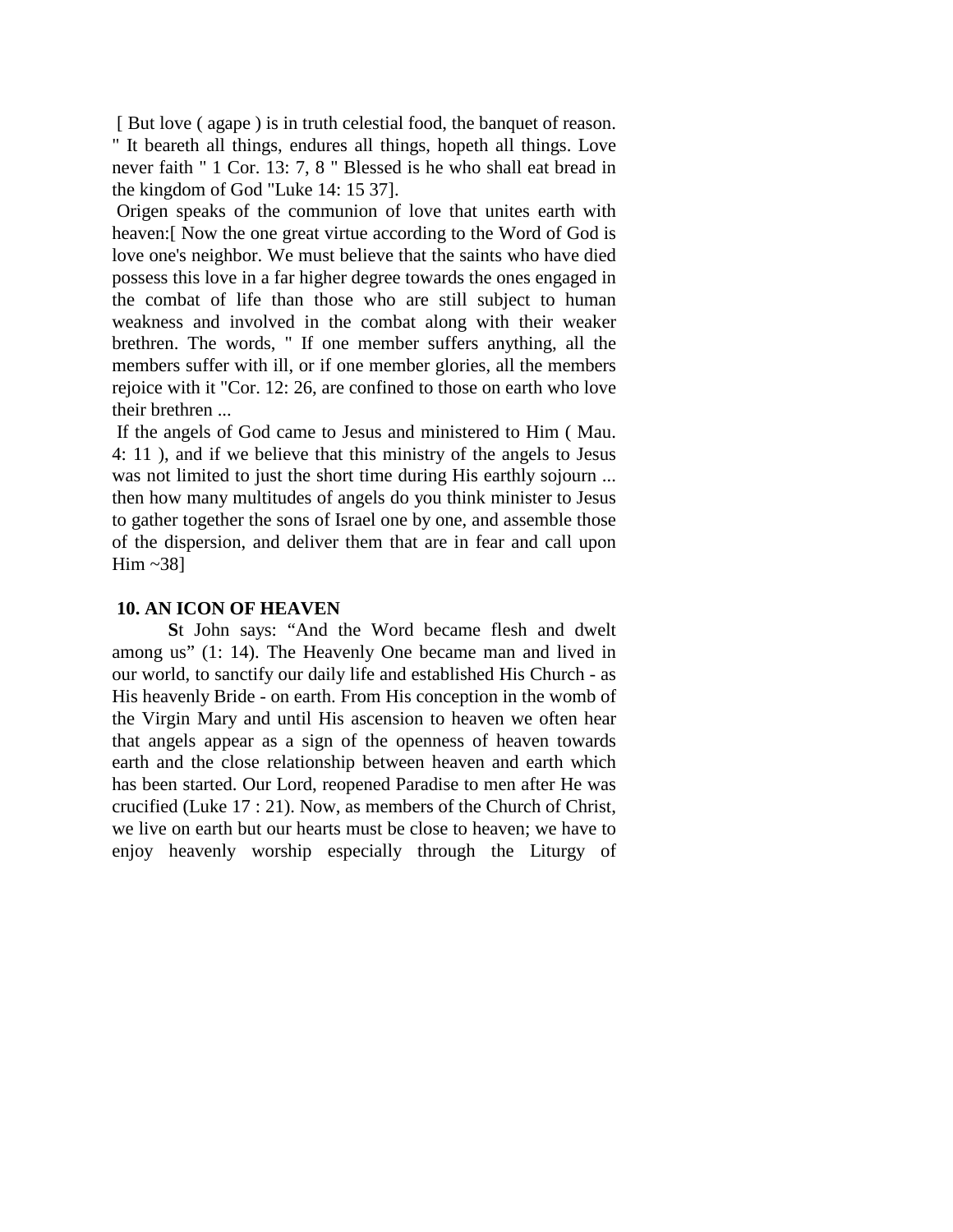Eucharist, and participate with the heavenly hosts in their chorus, enjoying heavenly love, joy and peace<sup>[17](#page-21-0)</sup>.

St. Clement of Alexandria states<sup>[18](#page-21-1)</sup> that the earthly Church is a copy of the heavenly one, that is why we pray that God's will may be accomplished on earth as it is in heaven . He also says that the perfect Gnostic, i.e., the spiritual believer practices heavenly life while he is on earth, for he [will rest on God's holy mountain, the Church on high, in which are assembled the philosophers of God, the authentic Israelites who are pure in heart... giving themselves over to the pure intuition of unending contemplation.] He also says: [If you enroll yourself as one of God's people, heaven is your country, God your legislation<sup>[19](#page-21-2)</sup>.]

## 1**1. AN EVER - YOUNG(~ CHURCH**

The Church of Christ, as the heavenly Church, never became ( spiritually) old but she remains young. In older words, every member of the Church enjoys daily renewal through the work of the Holy Spirit who dwells in his heart. He examines the words, " Your youth is renewed like the eagle's " Ps. 103: 5. Through the days of his life his body may be weakened and becomes hold but he says: " Even though our outward man is perishing, yet the inward

man is being renewed day by day " Cor. 4: 16.

St. Clement of Alexandria says: [Therefore the name "childhood" is for us a life - long season of spring, because the truth abiding in us is ageless and our being made to overflow with that truth, is ageless too. For wisdom is ever fruitful. Ever fixed unchangeable on the same truths, ever constant<sup>[20](#page-21-3)</sup>.]

<span id="page-21-1"></span><span id="page-21-0"></span><sup>17</sup> See Christ in the Eucharist, 1986, p. 154-158

<span id="page-21-2"></span><sup>18</sup>Stromata 4:8:66.

<span id="page-21-3"></span><sup>19</sup>Stromata 6:14.

<sup>20</sup>Paidagogos 1:5:20.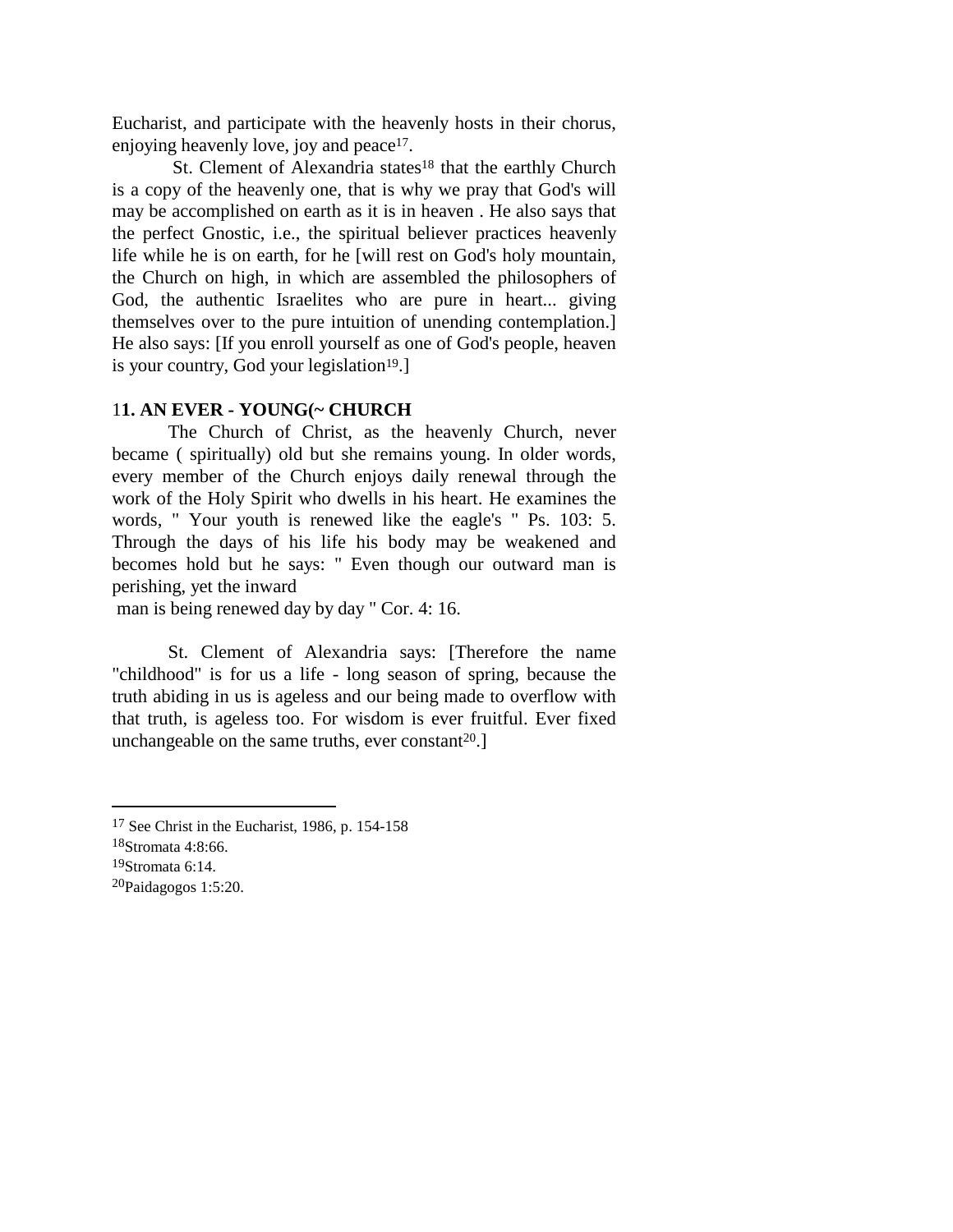[You have become old in superstition; as young, enter on the practice of piety. God regards you as innocent children<sup>[21](#page-22-0)</sup>.]

## **12. THE FIRST-BORN CHURCH**

St. Clement says: [For this is the first-born Church (Heb. 12: 23), composed of many good children; these are the first born enrolled in Heaven, and hold high festival with so many myriad's of angels. We too are first-born sons, who are reared by God, who are genuine friends of the first-born, who first and foremost attainedto the knowledge of God<sup>22</sup>.]

Origen says that when a person is a fu first - born his brothers who are born after him are not first - born . But in the (church, all believers become first born for they are members of the body of Jesus Christ the First - born.

1. Carl F. Henery: Basic Doctrines, 1980, p. 241.

2. Historia ArianoruJn 44.

3. Ibid 52.

4. Fr. Malaty: The Coptic Orthodox Church as an Ascetic Church, 1986, p. 4.

5. Early Christian Doctrines, 1978, p. 201

6. Fr. Malaty: Christ in the Eucharist, 1986, p. 26 -32.

7. In Exod. Lom 7: 12.

8.Paed.1:5:20.

9. Comm. on Cant. Can~. 2 I Bettenson: Early Christian Fathers,

1956, p. 338-9]

10. Paed. 1: 5.

11. Ibid.

12. Ibid 1: 6.

- 13. Strom. 7: 15: 92.
- 14. Paed. 1: 5.

<span id="page-22-1"></span><span id="page-22-0"></span>21Protrepticus 10.

22Protrepticus 9:82.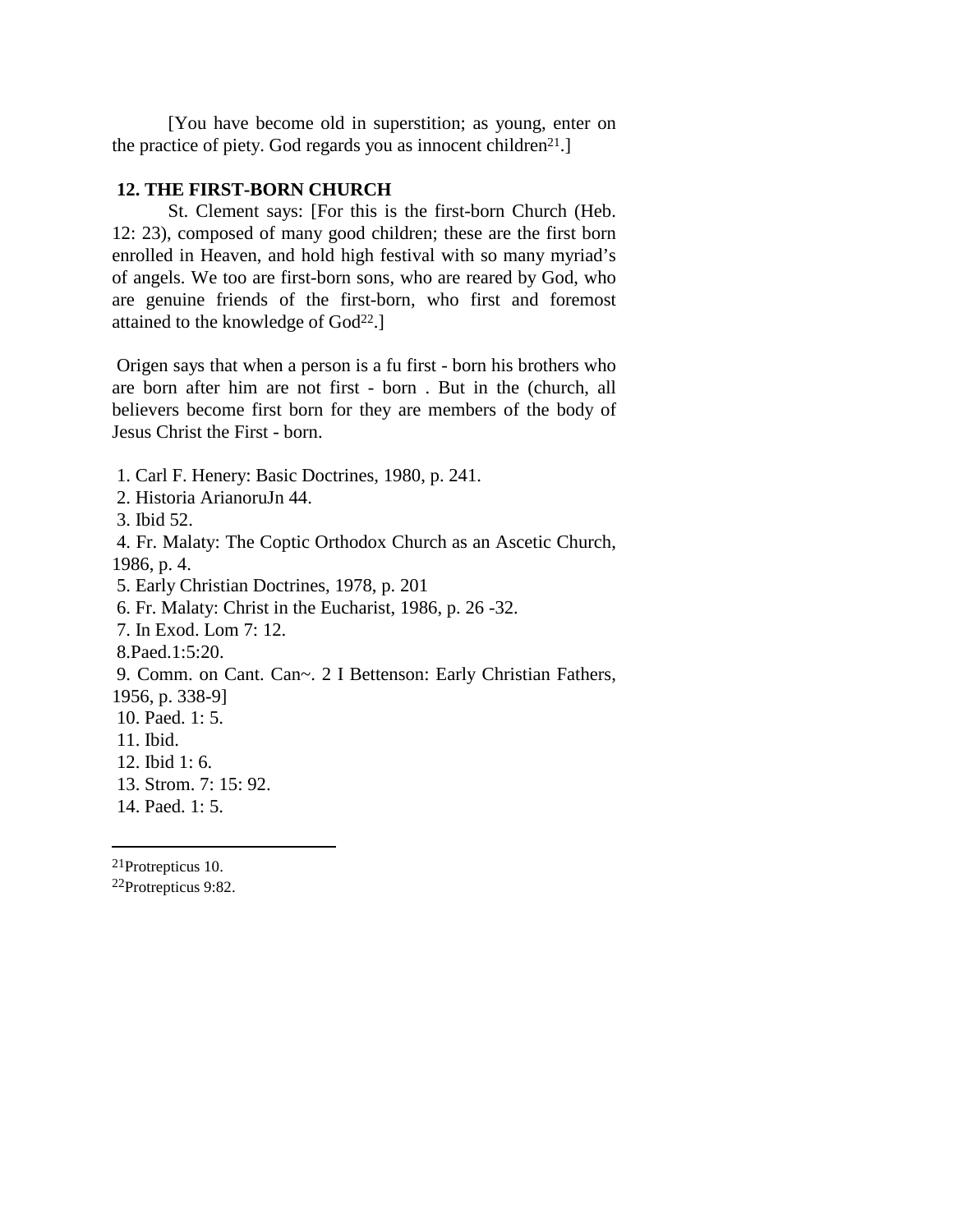15. N. & P. N. Frs., Series 2, vol. 4, p. 121. 16. Paschal Epist. 6: 9. 17. Paed. 1: 6: 42. 18. Ibid 1: 6: 26 [ Thomas Hulton: The Church, 1985, p. 54.] 19. Contra Celsus 6: 48. 20. Comm . on Rom. 7: 7. 21.InCant. 1 ;3. 22. St. Clement Die Griechescher Christlichen Schriftsteller, 3: 226. 23. Strom. 7: 3. 24. Ibid 4: 21. 25. Ibid 4: 22. 26. Ibid 4: 22, 23. 27. Ep. ad Serapioni 19 PG 26: 576. 28.InJoanll :2PG74:452-3. 29. Thesaurus 34. PG. 75: 609. 30. Strom. 4: 26. 31. Contra Celsus 8: 28, 29. 32. Origen in Exod. Lom 13, 9 [ Fr. Malaty: Church, House of God, 1983, ch. 2]. 33. In Jer. hom 9: 2; in Jos. 8: 7. 34. Strom. 7: 5. 35. Ep. 29. 36. In Lib. Issu Nave 3: 5 [ Bettenson, p. 336 -7 ]. 37. Pacd. 2: 1. 38. On Prayer 11: 2. 39.. 4C. Strom. 4: 8: 66. 41. Ibid 6: 14. 42. Prot. 10: 108. 43.Paed. 1 :5:20. 44.Prot. 10. 45. Ibid 9: 82.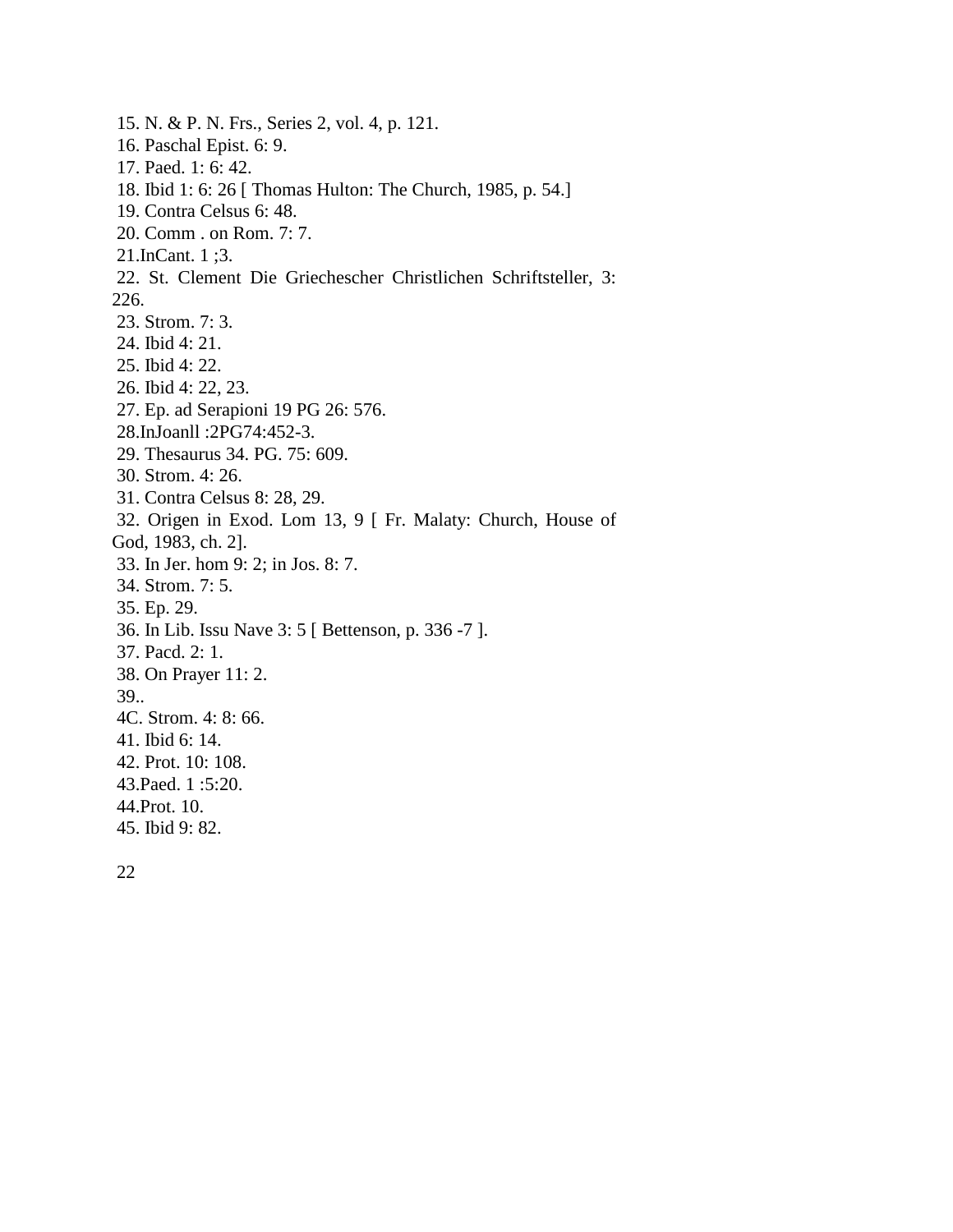#### **CHURCH CHARACTERISTICS**

#### **1. ITS DEMOCRACY**

One of the important characteristics of the early Alexandrian Church was its democracy, that appeared clearly in its famous school. Admittance to this school was open for all people regardless of their religion, culture, age, sex, etc.

St. Clement clarifies the democracy of Christianity, saying: [ So the Church is full of those chaste women as well as men, who all their life have contemplated the death which rouses up to Christ. For the individual, whose life is framed as ours is, may philosophize without learning, whether barbarian, whether Greek, whether slave - whether old man, or a boy or a woman. For self control is common to all human beings who have chosen it. And we admit that the same nature exists in every race, and the same virtue.

Respecting human nature, the woman does not possess one nature, and the man exhibit another, but the same: so also with virtue ... Accordingly a woman is to practise self - restraint and righteousness, and every other virtue, as well as man, both bond and free; since it is a fit consequence that the same nature possesses one and the same virtue.

We do not say that a woman's nature is the same as a man's, as she is a woman. For, undoubtedly, it stands to reason that some difference should exist between them, in virtue of which one is male and the other female. Pregnancy and parturition, accordingly, we say belong to a woman, as she is a woman, and not as she is a human being ... As then there is sameness, as a far in respect to the soul, she will attain to the same virtue; but as there is difference in respect to the peculiar construction of the body, she is destined for childbearing and housekeeping. " For I would have you know," says the apostle, " that the head of every man is Christ; and the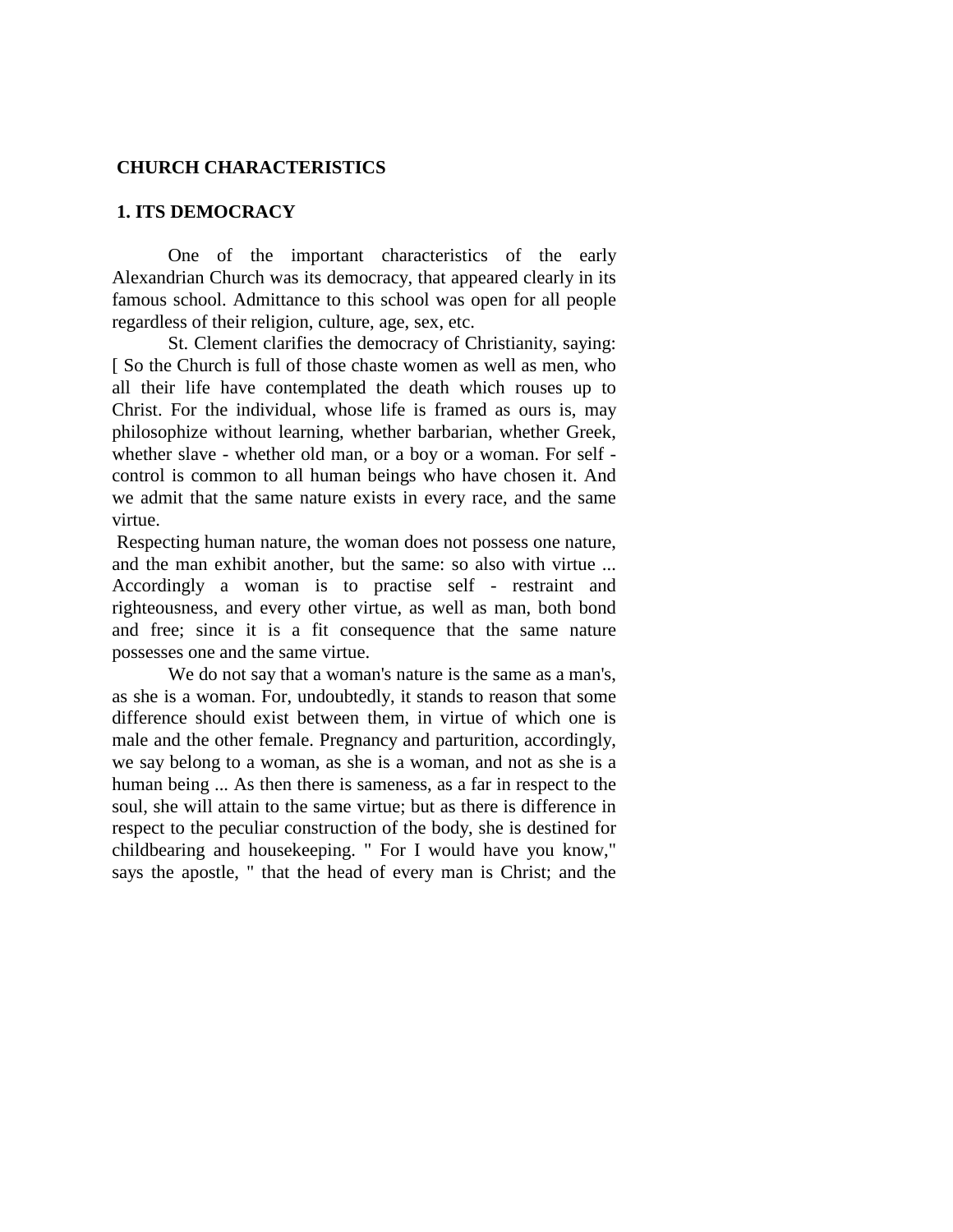head of the woman is the man: for the man is not the woman, but the woman of the man. For neither is the woman without the man, nor the man without the woman, in the Lord" 1 Cor. 11: 3, 8, 11...

But as it is noble for a man to die for virtue, and for liberty, and for himself, so also it is for a woman. For this is not peculiar to the nature of males, but to the nature of the good. Accordingly, both the old man, the young and the servant will live faithfully, and if need be die, which will be to be made alive by death. So we know that both children, and women, and servants have often, against their fathers' and masters', and husbands' will, reached the highest degree of excellence...[23](#page-25-0)

Now we can summarize the Christian democracy, according to St. Clement in the following points:

a. All human beings are equal for they have the same nature, all have sinned, are in need of the same Savior, and can attain the same virtues.

b. This equality that depends on the same human nature does not cancel the differences between them, for man has his own role that fits his manhood and woman has her own role. This difference creates a kind of integrity in human beings, the male is in need of the female and vice versa.

c. All kinds of obedience that the wife, or the children, or the servants do not weaken the personality of the person, for he or she practices it in the Lord, for the edification of mankind, through his or her breadth of heart and broad-mindedness. If it is misused and the person is obliged to deny his faith or to commit sin he has the right to disobey, suffering even death, as a sign of his love for God.

Finally the Church's democracy appears in the relation between clergymen and laity which I will speak of on another occasion. Here I refer to the following points:

<span id="page-25-0"></span><sup>23</sup>Stromata 4:8.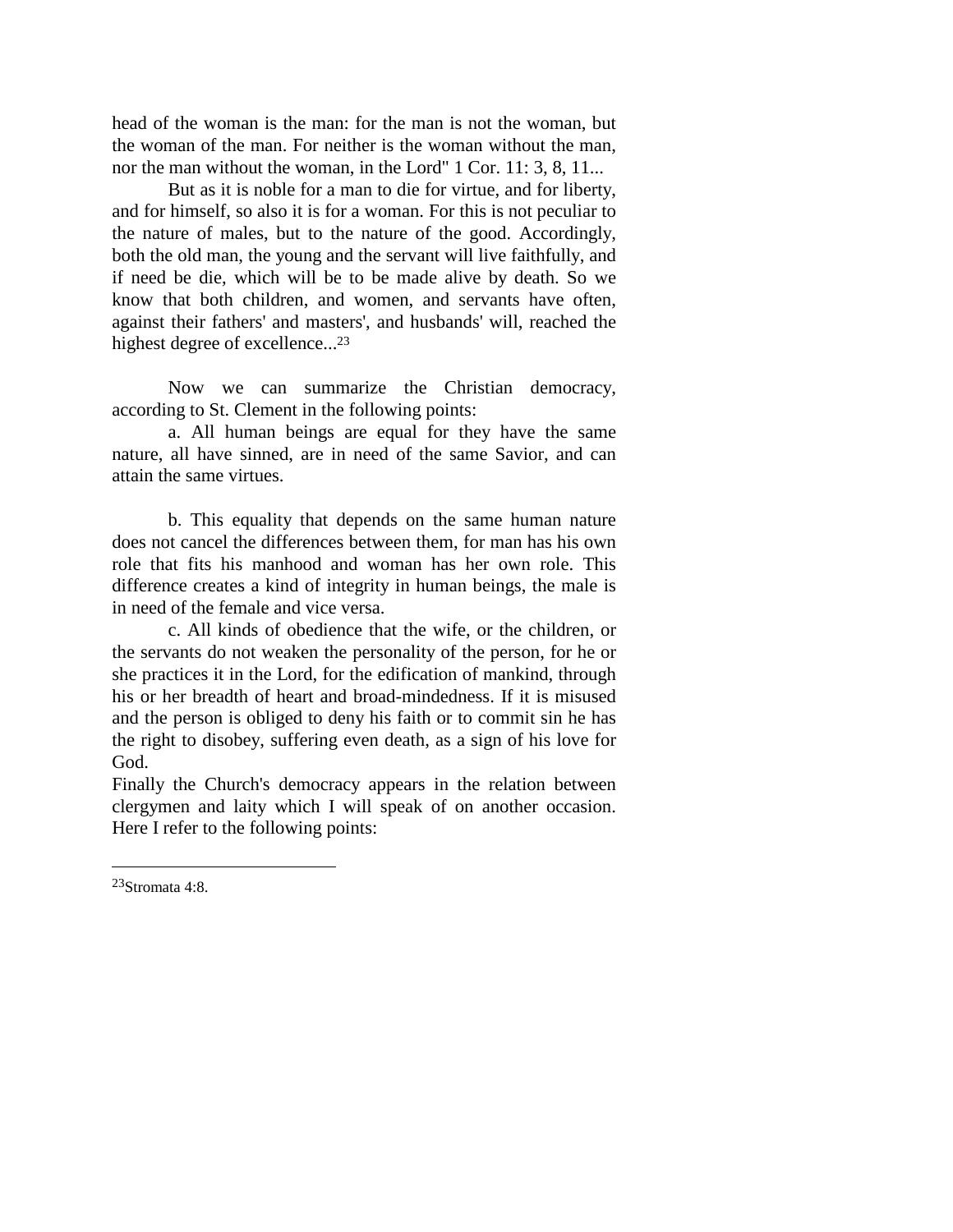a. Origen says: [ He who i~ called to the episcopacy is called, not to domination, but to the service of the whole church 3 ].

b. Origen asserts that the presence of the people is required in the ordination of a priest, for they elect him 4.

c. St. Clement and Origen spoke of the general ( laity ) priesthood's.

[ Do you know that the priesthood has been given to you that is to say, to the whole church of God and to the believers ? Hear Peter say to the faithful: " a chosen race, a royal priesthood, a holy nation, an acquired people " 1 Pet. 2: 9. You, then, have the priesthood since you are a priestly race, so you ought to offer to God a sacrifice of praise ( Heb. 13: 15 ), a sacrifice of prayers, a sacrifice of mercy, a sacrifice of purity, a sacrifice of sanctity 6 ].

## **2 . ITS SPIRITUALITY**:

Spirituality is the common element in all aspects of Church life and activities. For the Church who is guided by the Holy Spirit bas the power to attract their members towards internal life, or towards the internal kingdom of God that is established within our souls. Those members are called spiritual men although they have their own bodies.

What do we mean by " Spirituality " ? It means that the person is guided by the Holy Spirit, subjecting his spirit, soul, mind, heart, body, senses, energies etc. ... to the Holy Spirit. He becomes as if he were totally spirit, but does not despise his life in the world nor hates his body or refuses worldly blessings. Rather he looks at all these things as gifts granted to Him by the gracious God, not to be a slave to them but to use them for the advantage of his soul and of others.

In other words, through true spirituality, the believer has a sanctified sight to everything. SL Athanasius states that " all things made by God are beautiful and pure, for the Word of God has made nothing useless or improved] He con firms that the body is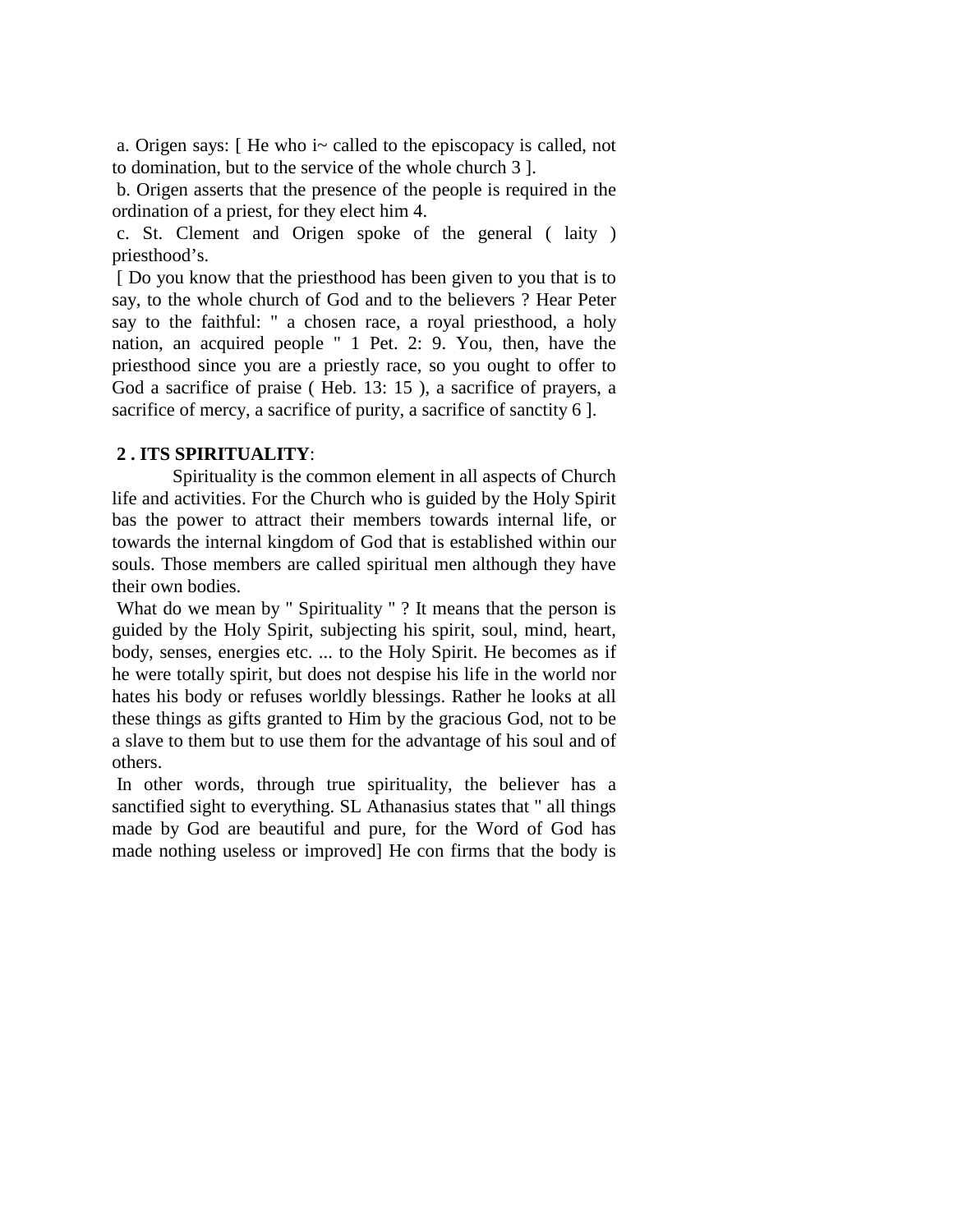good but sin is committed by our evil will When we have an evil will, the body and the soul are defiled.

St. Clement wrote an essay to the rich men of Alexandria in which he clarified that gold, silver and all riches are not evil things but good if they are used by good men8.

Finally, we must acknowledge the church dogmas, canons, worship, history and spiritually for the edification of our souls.

# **3. ITS UNITY**

St. Clement, as a churchman, looks at "unity as a natural characteristic of the Church, who is united with one God, has one Bible and one Faith. He stresses on the Church unity based on the "One Faith," asking us to avoid the heretics for they cause schism[24](#page-27-0).

For St. Cyril of Alexandria, the unity of the Church is derived from " the harmony of true doctrine  $\sim$  10. One of the results of this unity is the harmony of worship that proclaims the true love of believers, acceptable to God the Father ".

Origen looks at the sanctity of every member as a base for the church unity for what a member commits has its bad effects on others. He says: [ a sinner tarnishes the people ... one who commits a fornication or another crime, causes a strain on the whole peoplel2 ].

# 25

I wrote about the church asceticism dogma, and I hope that I will write about: the church worship, preaching, tradition, etc... I hope that we all now understand more about the Church, under the guidance of the Holy Spirit that we may enjoy her life and practise our membership in it.

<span id="page-27-0"></span><sup>24</sup>Stromata 7:17; Paidagogos 1:4.